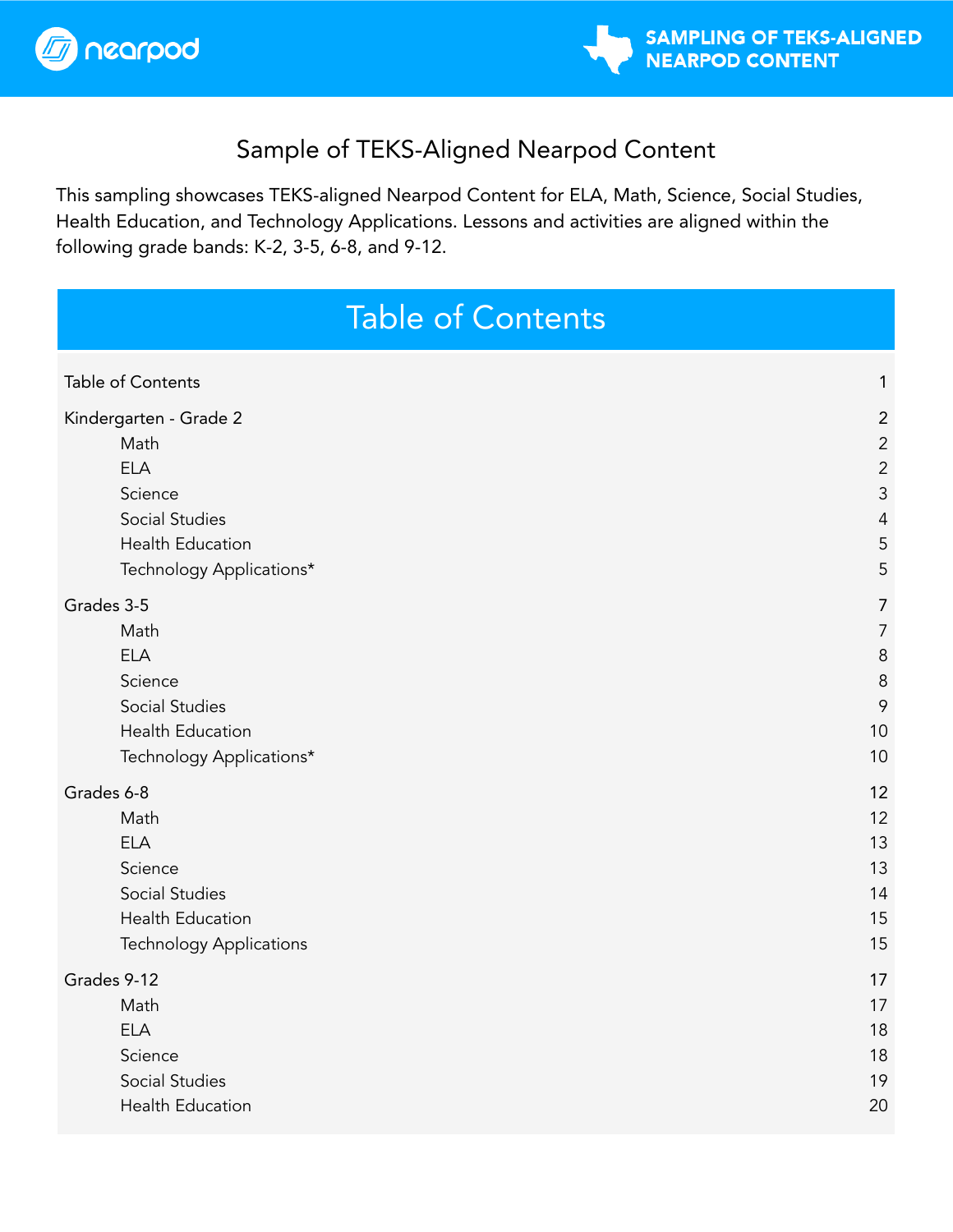

# Kindergarten - Grade 2

<span id="page-1-2"></span><span id="page-1-1"></span><span id="page-1-0"></span>

| Math                                                                                                                                                                                                                                                                  |                                                                                                                                                                                                                                                                                                      |  |
|-----------------------------------------------------------------------------------------------------------------------------------------------------------------------------------------------------------------------------------------------------------------------|------------------------------------------------------------------------------------------------------------------------------------------------------------------------------------------------------------------------------------------------------------------------------------------------------|--|
| 111.3.b.5.G. Apply properties<br>of operations to add and<br>subtract two or three numbers.                                                                                                                                                                           | Full Lessons:<br><b>Adding Within 100 (Nearpod Team)</b><br>Adding Within 100 (Nearpod Team - EL Companion)<br>Activities:<br>Adding Integers Vocabulary (Nearpod Team - Matching Pairs)<br>$\bullet$<br>Adding Integers Within 100 (Nearpod Team - Matching Pairs)                                  |  |
| 111.4.b.8.B. Classify and sort<br>three-dimensional solids,<br>including spheres, cones,<br>cylinders, rectangular prisms<br>(including cubes as special<br>rectangular prisms), and<br>triangular prisms, based on<br>attributes using formal<br>geometric language. | Full Lessons:<br><b>Solid Shapes (Nearpod Team)</b><br>Solid Shapes (Nearpod Team - EL Companion)<br>$\bullet$<br>Activities:<br>Shapes (Nearpod Team - Time to Climb)<br>Videos:<br><b>Geometric Shapes (Mage Math)</b>                                                                             |  |
| <b>ELA</b>                                                                                                                                                                                                                                                            |                                                                                                                                                                                                                                                                                                      |  |
| 110.2.b.2.A.i. Identifying and<br>producing rhyming words.                                                                                                                                                                                                            | <b>Full Lessons:</b><br>Rhyming Words (Nearpod Team)<br>Rhyming Words (Nearpod Team - EL Companion)<br>$\bullet$<br>Activities:<br>Rhyming Words: Definitions (Nearpod Team - Matching Pairs)<br>Identifying Rhyming Words (Nearpod Team - Matching Pairs)<br>Rhyming Words (Nearpod Team - Draw It) |  |
| 110.4.b.9.A. Demonstrate<br>knowledge of distinguishing<br>characteristics of well-known<br>children's literature such as<br>folktales, fables, and fairy tales.                                                                                                      | Full Lessons:<br><b>Folktales &amp; Tall Tales (Nearpod Team)</b><br>Folktales & Tall Tales (Nearpod Team - EL Companion)<br><b>Fables (Nearpod Team)</b><br>$\bullet$                                                                                                                               |  |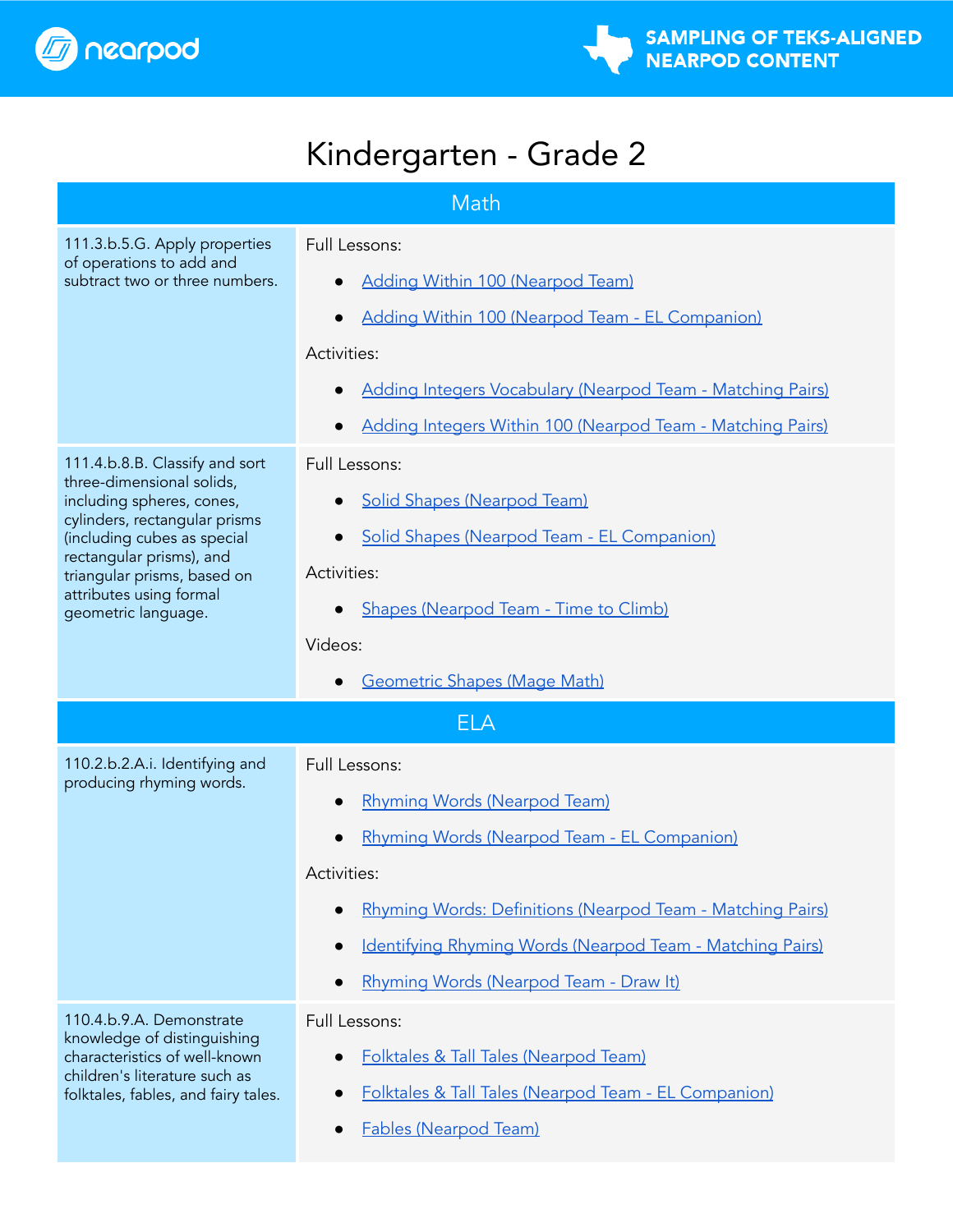

<span id="page-2-0"></span>

|                                                                                        | Fables (Nearpod Team - EL Companion)                                                     |  |
|----------------------------------------------------------------------------------------|------------------------------------------------------------------------------------------|--|
|                                                                                        | Activities:<br>Literary Genres: Definitions (Nearpod Team - Matching Pairs)<br>$\bullet$ |  |
|                                                                                        | Identifying Literary Genres (Nearpod Team - Matching Pairs)<br>$\bullet$<br>Videos:      |  |
|                                                                                        | <b>What Are Fairy Tales? (Nearpod Original)</b>                                          |  |
|                                                                                        | <b>Fables (Flocabulary)</b>                                                              |  |
|                                                                                        | <b>Fairy Tales (Flocabulary)</b>                                                         |  |
| <b>Science</b>                                                                         |                                                                                          |  |
| 112.12.b.9.A Sort and classify                                                         | Full Lessons:                                                                            |  |
| living and nonliving things<br>based upon whether they have<br>basic needs and produce | <b>Living and Nonliving (Nearpod Team)</b>                                               |  |
| offspring.                                                                             | Living and Nonliving (Nearpod Team - EL Companion)<br>$\bullet$                          |  |
|                                                                                        | Activities:                                                                              |  |
|                                                                                        | Living & Nonliving (Nearpod Team - Drag & Drop)                                          |  |
|                                                                                        | Living & Non-Living Things (Nearpod Team - Time to Climb)                                |  |
| 112.12.b.8.B Observe and<br>record changes in the                                      | Full Lessons:                                                                            |  |
| appearance of objects in the sky<br>such as the Moon and stars,                        | Observing the Sun & Moon (Nearpod Team)<br>$\bullet$                                     |  |
| including the Sun.                                                                     | Observing the Sun & Moon (Nearpod Team - EL Companion)                                   |  |
|                                                                                        | The Sun (Flocabulary)                                                                    |  |
|                                                                                        | Activities:                                                                              |  |
|                                                                                        | Objects in the Sky (Nearpod Team - Drag & Drop)                                          |  |
|                                                                                        | Patterns in the Sky: the Sun (Nearpod Team - Draw It)<br>$\bullet$                       |  |
|                                                                                        | Day & Night Sky: The Moon (Nearpod Team - Draw It)<br>$\bullet$                          |  |
|                                                                                        | Day & Night Sky (Nearpod Team - Draw It)                                                 |  |
|                                                                                        | Videos:                                                                                  |  |
|                                                                                        | The Sun (Nearpod Original)                                                               |  |
|                                                                                        | Moon Phases (Flocabulary)                                                                |  |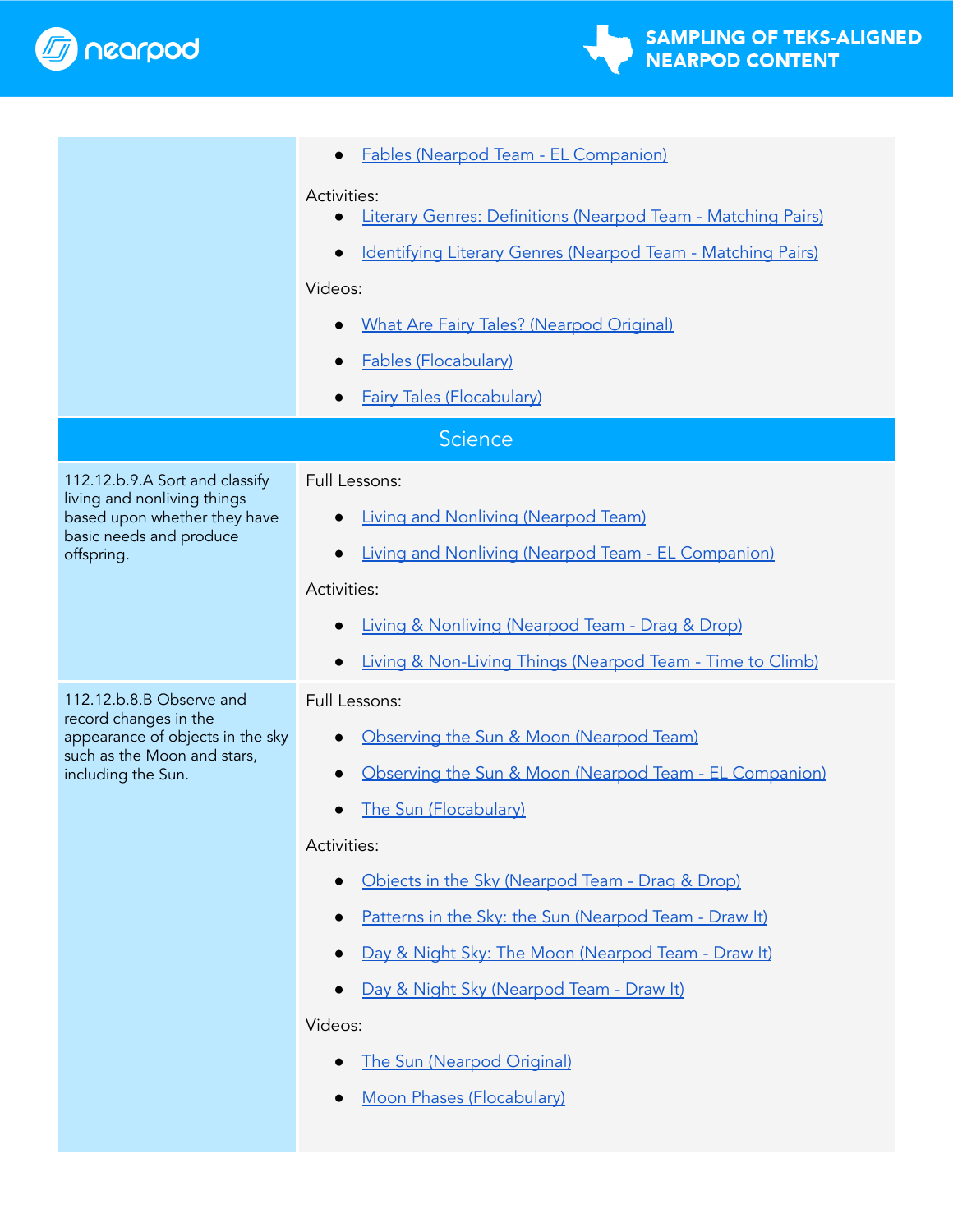

<span id="page-3-0"></span>113.13.b.10.A Identify characteristics of good citizenship, including

and voting.

truthfulness, justice, equality, respect for oneself and others, responsibility in daily life, and participation in government by educating oneself about the issues, respectfully holding public officials to their word,

### Social Studies

Full Lessons:

- What is Voting? [\(Nearpod](https://nearpod.com/t/social-studies/kindergarten/what-is-voting-k2-L103269576) Team)
- What is Voting? (Nearpod Team EL [Companion\)](https://nearpod.com/libraries/17808/preview/what-is-voting-L103290063)

#### Activities:

- [Citizenship:](https://nearpod.com/t/social-studies/2nd/citizenship-definitions-2-L77552333) Definitions (Nearpod Team Matching Pairs)
- Showing Good [Citizenship](https://nearpod.com/t/social-studies/2nd/showing-good-citizenship-2-L77552335) (Nearpod Team Matching Pairs)
- **[Government](https://nearpod.com/t/social-studies/2nd/government-services-definitions-2-L77552328) Services: Definitions (Nearpod Team Matching Pairs)**
- [Government](https://nearpod.com/t/social-studies/2nd/government-services-pictures-2-L77552327) Services: Pictures (Nearpod Team Matching Pairs)
- [Characteristics](https://nearpod.com/t/social-studies/kindergarten/characteristics-of-good-citizenship-k2-L80111492) of Good Citizenship (Nearpod Team Time to Climb)

#### Videos:

- Good [Citizenship](https://nearpod.com/t/social-studies/3rd/good-citizenship-social-skills-for-kids-L84994999) & Social Skills for Kids (Kids Academy)
- **How [Grown-Ups](https://nearpod.com/t/social-studies/5th/how-grownups-vote-L82032893) Vote (PBS KIDS)**

### Full Lessons:

- Maps [\(Nearpod](https://nearpod.com/t/social-studies/kindergarten/maps-k2-L86324822) Team)
- Maps (Nearpod Team EL [Companion\)](https://nearpod.com/libraries/17808/preview/maps-L102097884)
- Continents [\(Flocabulary\)](https://nearpod.com/libraries/23703/preview/continents-L42816960)

### Activities:

- Oceans [\(Nearpod](https://nearpod.com/t/social-studies/kindergarten/oceans-k2-L106607400) Team Drag & Drop)
- Global Map Skills [\(Nearpod](https://nearpod.com/t/social-studies/kindergarten/global-map-skills-k2-L77553820) Team Draw It)
- Bodies of Water & [Continents:](https://nearpod.com/t/social-studies/2nd/bodies-of-water-continents-definitions-2-L83081215) Definitions (Nearpod Team -[Matching](https://nearpod.com/t/social-studies/2nd/bodies-of-water-continents-definitions-2-L83081215) Pairs)
- Bodies of Water & [Continents](https://nearpod.com/t/social-studies/2nd/bodies-of-water-continents-2-L83081209) (Nearpod Team Matching Pairs)
- [Continents](https://nearpod.com/t/social-studies/kindergarten/continents-k5-L94605360) (Nearpod Team Time to Climb)

### Videos:

- Map Skills [\(Nearpod](https://nearpod.com/t/social-studies/1st/map-skills-L52655218) Original)
- **Oceans [\(Nearpod](https://nearpod.com/t/social-studies/1st/oceans-L100021277) Original)**
- **[Continents](https://nearpod.com/t/social-studies/1st/continents-L86153786) (Nearpod Original)**

113.13.b.4.A Identify major landforms and bodies of water, including each of the seven continents and each of the oceans, on maps and globes.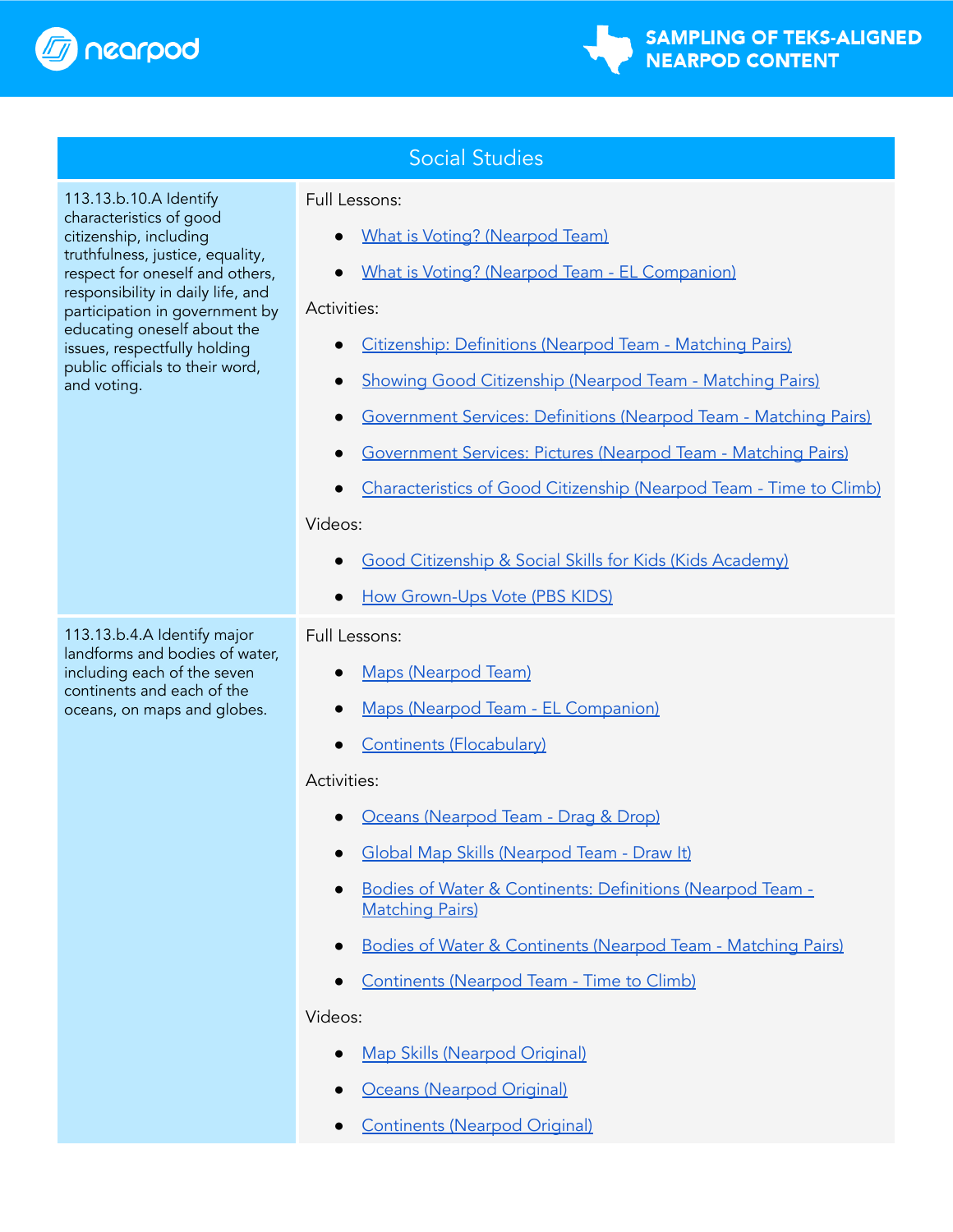



<span id="page-4-1"></span><span id="page-4-0"></span>

| <b>Health Education</b>                                                                                                                                       |                                                                                                                                                                                                                                                                                                                                                                                                                       |
|---------------------------------------------------------------------------------------------------------------------------------------------------------------|-----------------------------------------------------------------------------------------------------------------------------------------------------------------------------------------------------------------------------------------------------------------------------------------------------------------------------------------------------------------------------------------------------------------------|
| 115.3.b.3.B Describe how<br>decisions can be reached and<br>problems can be solved.                                                                           | Full Lessons:<br>How Do I Decide? (Nearpod Team - SEL)<br>Critical Thinking: Questioning (Nearpod Team - SEL)<br>Mini Lessons:                                                                                                                                                                                                                                                                                        |
|                                                                                                                                                               | Looking at Problems in New Ways (Nearpod Team - SEL)<br><b>Solving Problems (Nearpod Team - SEL)</b><br>Activities:<br>Helping Others (Nearpod Team - SEL Draw It)                                                                                                                                                                                                                                                    |
| 115.3.b.1.A Describe and<br>practice activities that enhance<br>individual health such as<br>enough sleep, nutrition, and<br>exercise                         | Full Lessons:<br>The Importance of Sleep (Nearpod Team - SEL)<br>Creating a Healthy Routine (Nearpod Team - SEL)<br>Activities:<br>Healthy Bodies (Nearpod Team - SEL Draw It)                                                                                                                                                                                                                                        |
|                                                                                                                                                               | Technology Applications*                                                                                                                                                                                                                                                                                                                                                                                              |
| 126.6.b.2.A Use communication<br>tools that allow for anytime,<br>anywhere access to interact,<br>collaborate, or publish with<br>peers locally and globally. | Full Lessons:<br>Identifying Collaboration and Communication Tools (Nearpod Team<br>$- DCL$                                                                                                                                                                                                                                                                                                                           |
|                                                                                                                                                               | Activities:<br>Collaboration and Communication Tools (Nearpod Team - Matching<br>Pairs)<br>Spanish: Herramientas de colaboración y comunicación (Nearpod<br>Team - Matching Pairs)<br>Portuguese: Ferramentas de colaboração e comunicação (Nearpod<br>Team - Matching Pairs)<br>Connecting Online (Nearpod Team - DCL Draw It)<br>Videos:<br>How Do Cell Phones Work? (Peekaboo Kidz)<br>The Video Call (The Fixies) |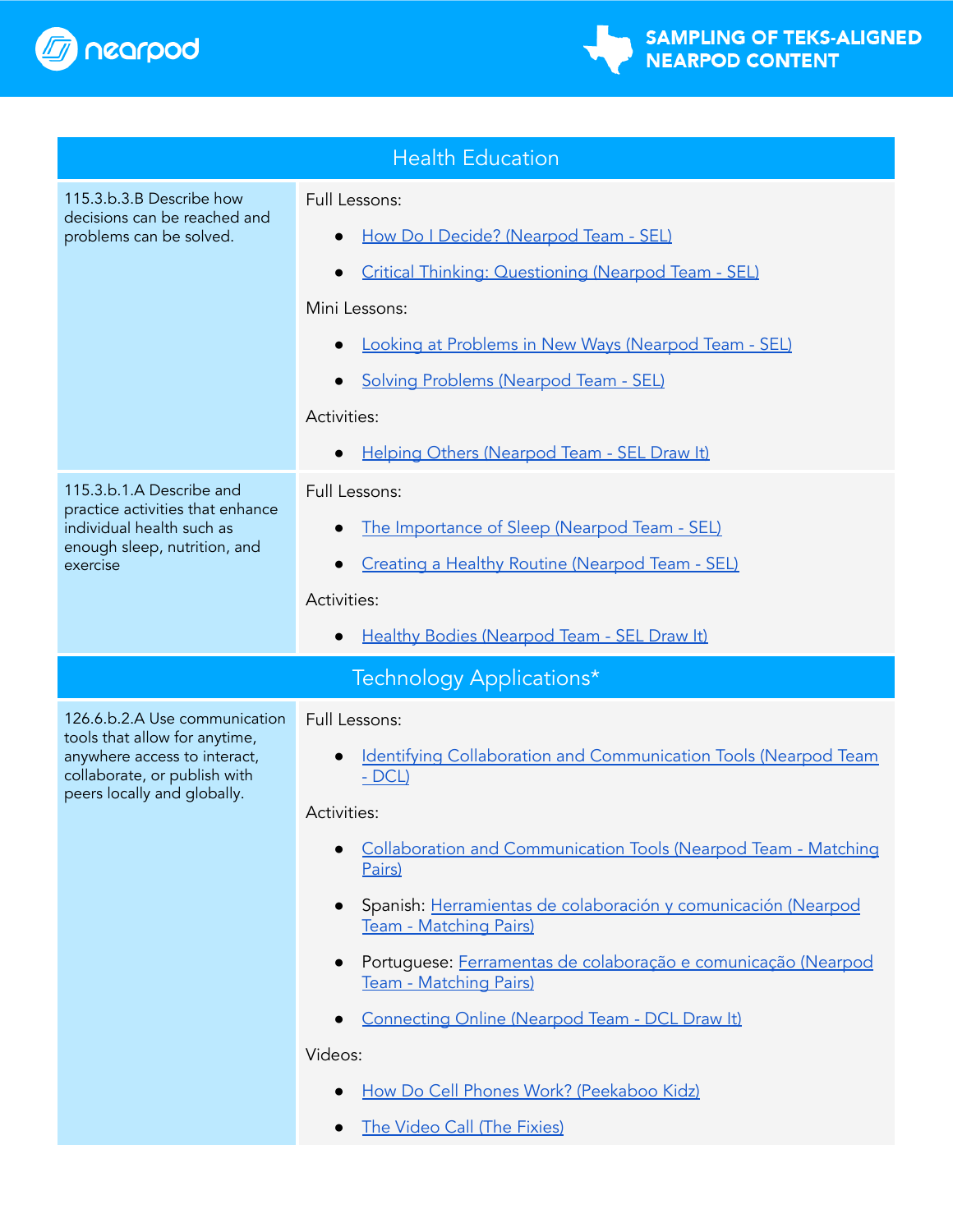



126.6.b.5.A Adhere to acceptable use policies reflecting appropriate behavior in a digital environment

● [Staying](https://nearpod.com/t/technology-and-computer-science/5th/staying-in-touch-L82015175) in Touch (PBS Kids Videos)

Full Lessons:

- That's Private! (Common Sense [Education](https://nearpod.com/libraries/17810/preview/thats-private-L43910713) DCL)
- Spanish: ¡Eso es privado! (Common Sense [Education](https://nearpod.com/libraries/17810/preview/eso-es-privado-L65189590) DCL)
- Pause & Think Online (Common Sense [Education](https://nearpod.com/libraries/17810/preview/pause-think-online-L43910582) DCL)
- Spanish: Pausar y pensar en linea (Common Sense [Education](https://nearpod.com/libraries/17810/preview/pausar-y-pensar-en-lnea-L64598987) DCL)

Activities:

- [Cyberbullying](https://nearpod.com/t/technology-and-computer-science/kindergarten/cyberbullying-k5-L80112087) (Nearpod Team Time to Climb)
- Safe Online Behavior [\(Nearpod](https://nearpod.com/t/technology-and-computer-science/kindergarten/safe-online-behavior-k5-L80112186) Team Time to Climb)
- Your Digital Footprint [\(Nearpod](https://nearpod.com/libraries/17810/preview/your-digital-footprint-k2-L102099559) Team DCL Time To Climb)

\*Link to full TEKS Technology [Applications](https://drive.google.com/file/d/1q6mVn_4yEjK2hRCQ9nX_ZFeEvGZ6pWRw/view?usp=sharing) alignment for K-8

d Return to Table of [Contents](#page-0-0)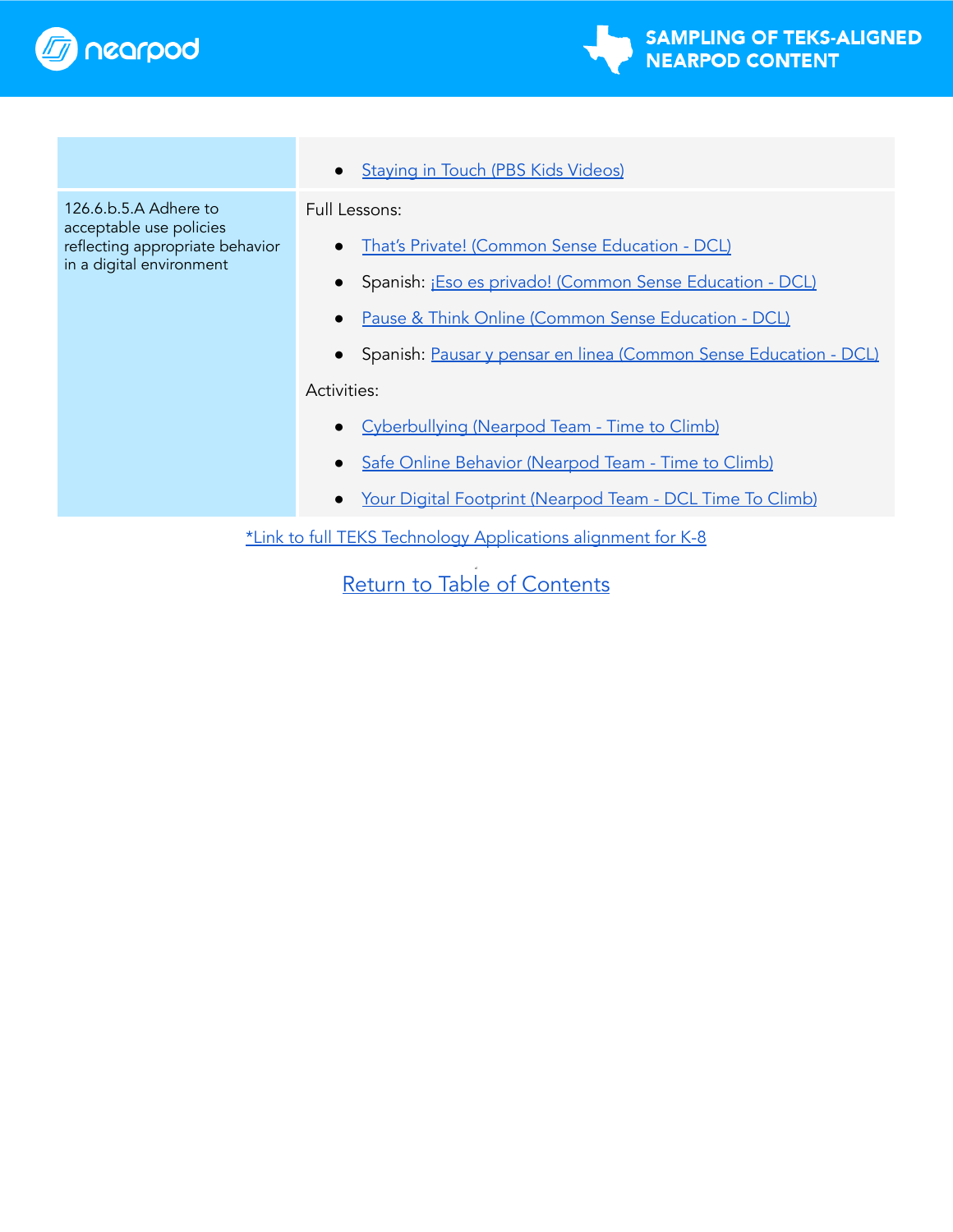

# Grades 3-5

<span id="page-6-1"></span><span id="page-6-0"></span>

| Math                                                                                                                           |                                                                                                                                                                                                                                                                                                                                                                            |  |
|--------------------------------------------------------------------------------------------------------------------------------|----------------------------------------------------------------------------------------------------------------------------------------------------------------------------------------------------------------------------------------------------------------------------------------------------------------------------------------------------------------------------|--|
| 111.6.b.3.C. Determine if two<br>given fractions are equivalent<br>using a variety of methods.                                 | Full Lessons:<br><b>Reviewing Equivalent Fractions (Nearpod Team)</b><br>Reviewing Equivalent Fractions (Nearpod Team - EL Companion)<br><b>Equivalent Fractions (Flocabulary)</b><br>Activities:<br><b>Fraction Parts (Nearpod Team - Matching Pairs)</b><br><b>Equivalent Fractions (Nearpod Team - Matching Pairs)</b><br>Equivalent Fractions (Nearpod Team - Draw It) |  |
|                                                                                                                                | Videos:<br><b>Equivalent Fractions (Nearpod Original)</b>                                                                                                                                                                                                                                                                                                                  |  |
| 111.5.b.5.C. Describe a<br>multiplication expression as a<br>comparison such as 3 x 24<br>represents 3 times as much as<br>24. | <b>Full Lessons:</b><br><b>Solving Multiplication Problems (Nearpod Team)</b><br>Solving Multiplication Problems (Nearpod Team - EL Companion)<br>$\bullet$<br><b>Making Comparisons (Nearpod VR)</b>                                                                                                                                                                      |  |
|                                                                                                                                | Activities:<br>Multiplicative Comparison Word Problems (Nearpod Team - Time to<br>Climb)<br>Spanish: Comparación multiplicativa: Problemas de palabras<br>$\bullet$<br>(Nearpod Team - Time to Climb)<br>Portuguese: Problemas de comparação multiplicativa (Nearpod<br>Team - Time to Climb)                                                                              |  |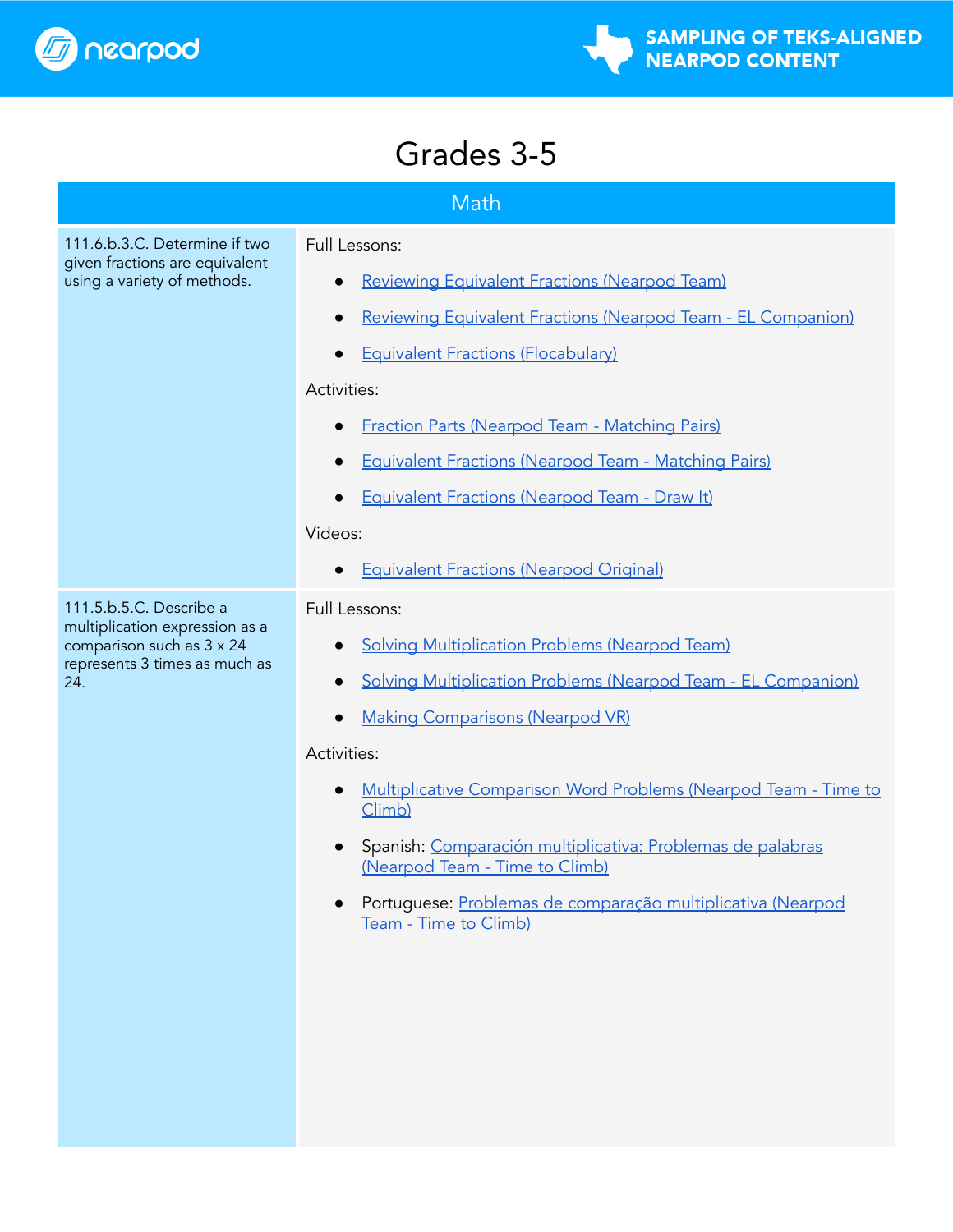



<span id="page-7-0"></span>

| <b>ELA</b>                                                                                                                                                                                                                            |                                                                                                                                                                                                                                                                                                                                                                                            |  |
|---------------------------------------------------------------------------------------------------------------------------------------------------------------------------------------------------------------------------------------|--------------------------------------------------------------------------------------------------------------------------------------------------------------------------------------------------------------------------------------------------------------------------------------------------------------------------------------------------------------------------------------------|--|
| 110.5.b.9.D.iii. Organizational<br>patterns such as cause and<br>effect and problem and<br>solution.                                                                                                                                  | <b>Full Lessons:</b><br>Reading Comprehension: Cause & Effect (Nearpod Team)<br>Reading Comprehension: Cause & Effect (Nearpod Team - EL<br>Companion)<br>Cause & Effect (Flocabulary)<br>Activities:<br>Cause & Effect (Nearpod Team - Time to Climb)<br>Text Structure: Definitions (Nearpod Team - Matching Pairs)<br><b>Identifying Text Structure (Nearpod Team - Matching Pairs)</b> |  |
| 110.7.b.10.D. Describe how the<br>author's use of imagery, literal<br>and figurative language such as<br>simile and metaphor, and sound<br>devices achieves specific<br>purposes.                                                     | Full Lessons:<br><b>Explaining Metaphors (Nearpod Team)</b><br><b>Explaining Metaphors (Nearpod Team - EL Companion)</b><br>Figurative Language (Nearpod Team - Test Prep)<br>$\bullet$<br>Activities:<br>Metaphors and Similes (Nearpod Team - Time to Climb)<br>Videos:<br>Similes & Metaphors (Nearpod Original)                                                                        |  |
| Science                                                                                                                                                                                                                               |                                                                                                                                                                                                                                                                                                                                                                                            |  |
| 112.15.b.7.C Identify and<br>classify Earth's renewable<br>resources, including air, plants,<br>water, and animals, and<br>nonrenewable resources,<br>including coal, oil, and natural<br>gas, and the importance of<br>conservation. | Full Lessons:<br><b>Earth's Water (Nearpod Team)</b><br>Earth's Water (Nearpod Team - EL Companion)<br>Human Impact (Nearpod VR)<br><b>Exploring Earth (Nearpod VR)</b><br>Activities:<br>Natural Resources (Nearpod Team - Drag & Drop)                                                                                                                                                   |  |

<span id="page-7-1"></span>● [Identifying](https://nearpod.com/t/science/4th/identifying-resources-on-earth-4-L77552209) Resources on Earth (Nearpod Team - Matching Pairs)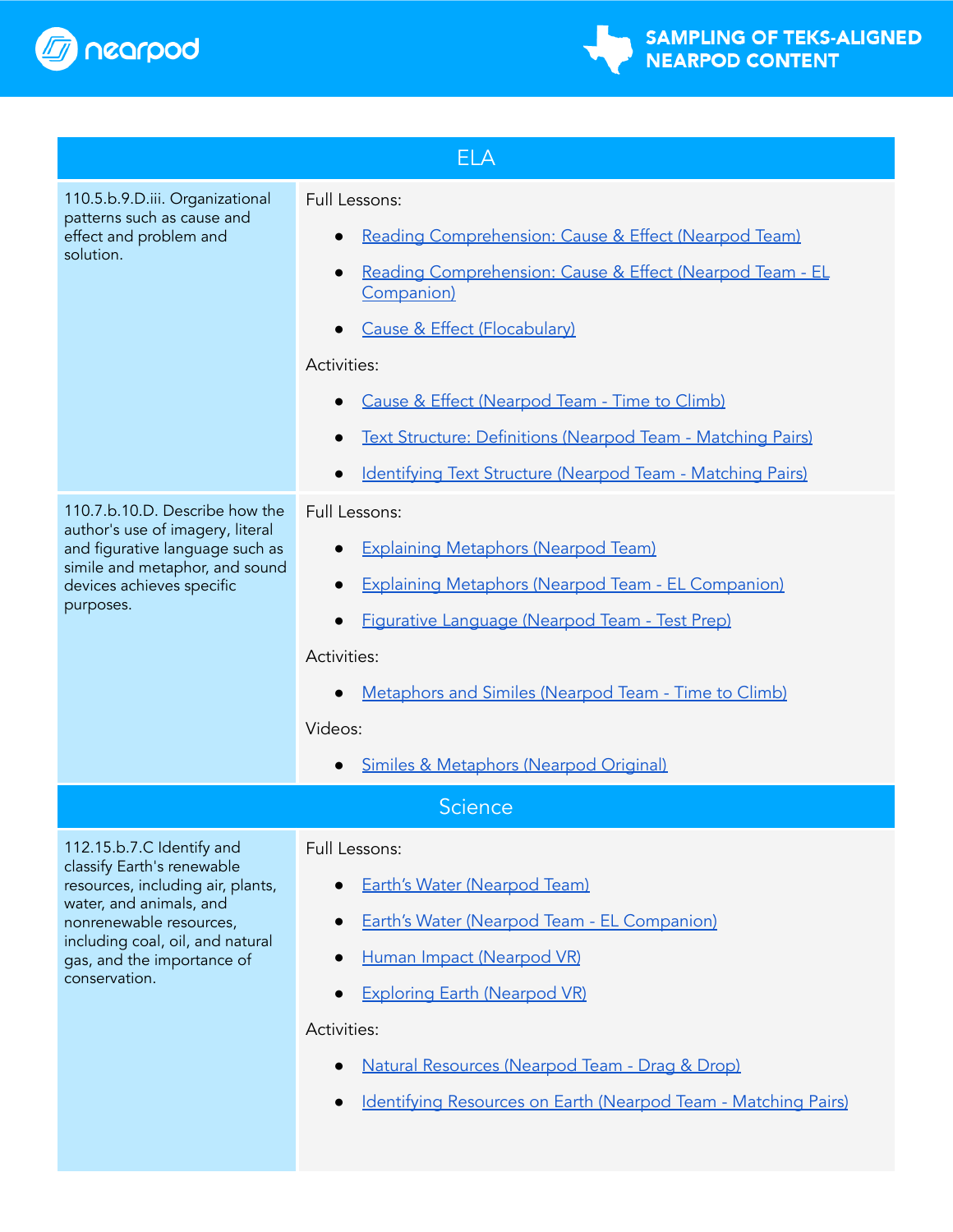

<span id="page-8-0"></span>

|                                                                                                                                                                                                             | Videos:                                                                                                                                                                                                                                                                                                                                                                                                                |  |
|-------------------------------------------------------------------------------------------------------------------------------------------------------------------------------------------------------------|------------------------------------------------------------------------------------------------------------------------------------------------------------------------------------------------------------------------------------------------------------------------------------------------------------------------------------------------------------------------------------------------------------------------|--|
|                                                                                                                                                                                                             | <b>Natural Resources (Nearpod Original)</b>                                                                                                                                                                                                                                                                                                                                                                            |  |
| 112.15.b.5.A Measure,<br>compare, and contrast physical<br>properties of matter, including<br>mass, volume, states (solid,<br>liquid, gas)., temperature,<br>magnetism, and the ability to<br>sink or float | Full Lessons:<br>The Mass of Matter (Nearpod Team)<br>The Mass of Matter (Nearpod Team - EL Companion)<br>Matter (Flocabulary)<br>$\bullet$<br>Activities:<br>Matter: Solids, Liquids & Gases (Nearpod Team - Drag & Drop)<br>Properties of Matter (Nearpod Team - Draw It)<br>Videos:                                                                                                                                 |  |
|                                                                                                                                                                                                             | What is Matter? (Nearpod Original)                                                                                                                                                                                                                                                                                                                                                                                     |  |
| <b>Social Studies</b>                                                                                                                                                                                       |                                                                                                                                                                                                                                                                                                                                                                                                                        |  |
| 113.16.b.14.A Explain the<br>purposes, key elements, and<br>the importance of the<br>Declaration of Independence.                                                                                           | <b>Full Lessons:</b><br><b>Early American Government (Nearpod Team)</b><br><b>Early American Government (Nearpod Team - EL Companion)</b><br><b>Exploring the U.S. Declaration of Independence (Nearpod VR)</b><br>Activities:<br>The Founding Fathers (Nearpod Team - Drag & Drop)<br>Timeline: The American Revolution (Nearpod Team - Drag & Drop)<br>Videos:<br>The Declaration of Independence (Nearpod Original) |  |
| 113.16.b.12.D Describe the<br>impact of mass production,<br>specialization, and division of<br>labor on the economic growth<br>of the United States.                                                        | <b>Full Lessons:</b><br>The Industrial Revolution: Causes & Effects (Nearpod Team)<br>The Industrial Revolution: Causes & Effects (Nearpod Team - EL<br>$\bullet$<br>Companion)<br>Inventions & the Industrial Revolution (Nearpod Team)<br>Inventions & the Industrial Revolution (Nearpod Team - EL<br>$\bullet$<br>Companion)                                                                                       |  |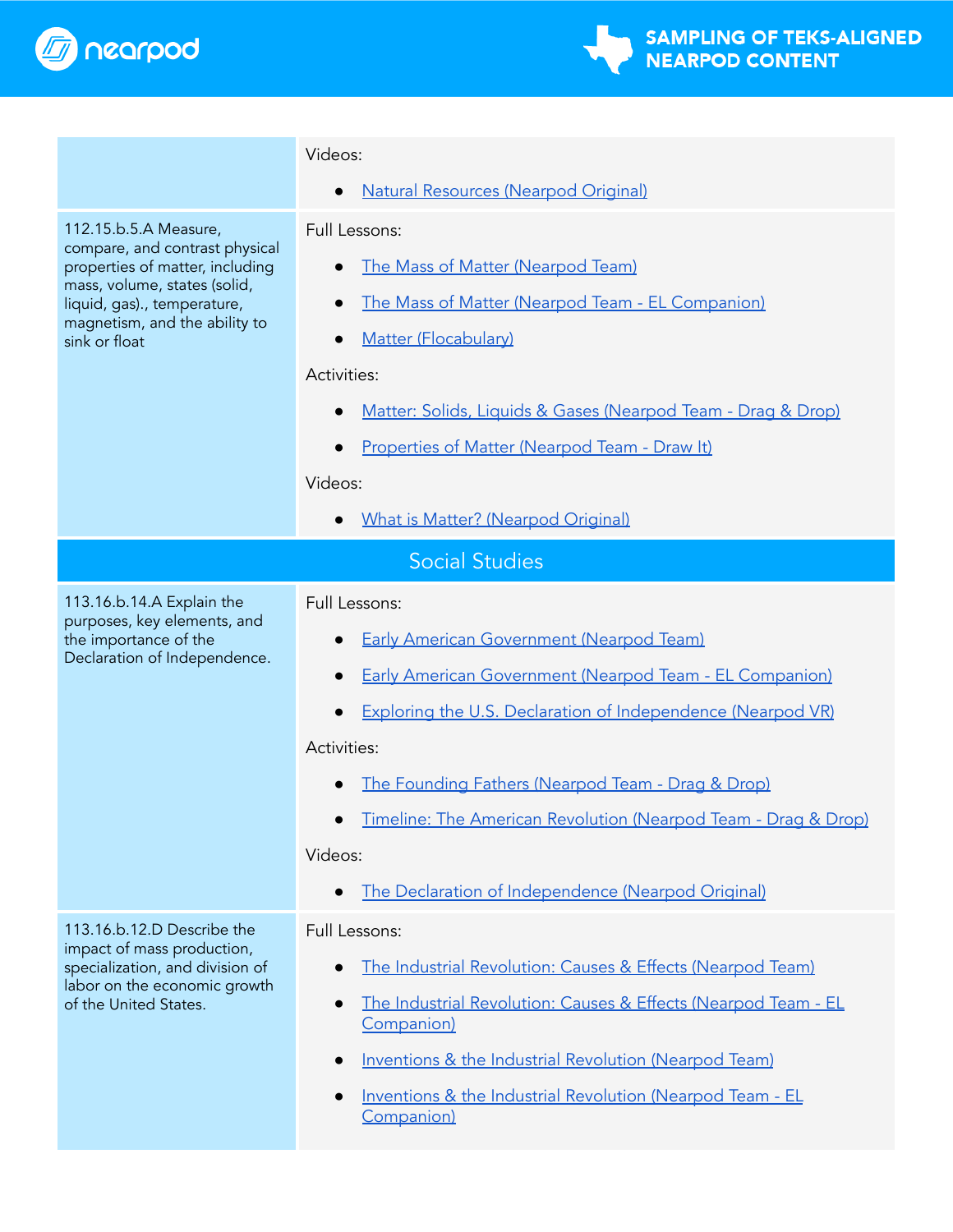

<span id="page-9-1"></span><span id="page-9-0"></span>

|                                                                                                                                                                                     | Activities:                                                                                                                                                                                                                                                                                                                                                                                |  |
|-------------------------------------------------------------------------------------------------------------------------------------------------------------------------------------|--------------------------------------------------------------------------------------------------------------------------------------------------------------------------------------------------------------------------------------------------------------------------------------------------------------------------------------------------------------------------------------------|--|
|                                                                                                                                                                                     | Industrial Revolution: Definitions (Nearpod Team - Matching Pairs)<br>$\bullet$                                                                                                                                                                                                                                                                                                            |  |
|                                                                                                                                                                                     | Industrial Revolution: Pictures (Nearpod Team - Matching Pairs)                                                                                                                                                                                                                                                                                                                            |  |
|                                                                                                                                                                                     | <b>Health Education</b>                                                                                                                                                                                                                                                                                                                                                                    |  |
| 115.6.b.10.C Describe<br>strategies for self-control and<br>the importance of dealing with<br>emotions appropriately and<br>how they affect thoughts and<br>behaviors               | Full Lessons:<br>Mindfulness: Coping with Our Emotions (Nearpod Team - SEL)<br>Mini Lessons:<br><b>Emotion Thermometer (Nearpod Team - SEL)</b><br>Activities:<br>Recognizing Emotions (Nearpod Team - SEL Time to Climb)<br>$\bullet$                                                                                                                                                     |  |
| 115.6.b.9.B Explain steps in<br>conflict resolution                                                                                                                                 | Full Lessons:<br><b>Resolving Conflicts (Nearpod Team)</b><br>$\bullet$<br>Activities:<br>Resolving Conflicts (Nearpod Team - SEL Draw It)                                                                                                                                                                                                                                                 |  |
| Technology Applications*                                                                                                                                                            |                                                                                                                                                                                                                                                                                                                                                                                            |  |
| 126.7.b.3.A Use various search<br>strategies such as keyword(s);<br>the Boolean identifiers and, or,<br>and not; and other strategies<br>appropriate to specific search<br>engines. | <b>Full Lessons:</b><br>Database Searches (Nearpod Team - DCL)<br>Basic Keywords (Nearpod Team - DCL)<br>Activities:<br>Database Search (Nearpod Team - DCL Draw It)<br>Spanish: Búsqueda en base de datos (Nearpod Team - DCL Draw It)<br>Portuguese: Pesquisa de banco de dados (Nearpod Team - DCL<br>$\bullet$<br>Draw It)<br>Videos:<br><b>Basic Search Strategies (GCFLearnFree)</b> |  |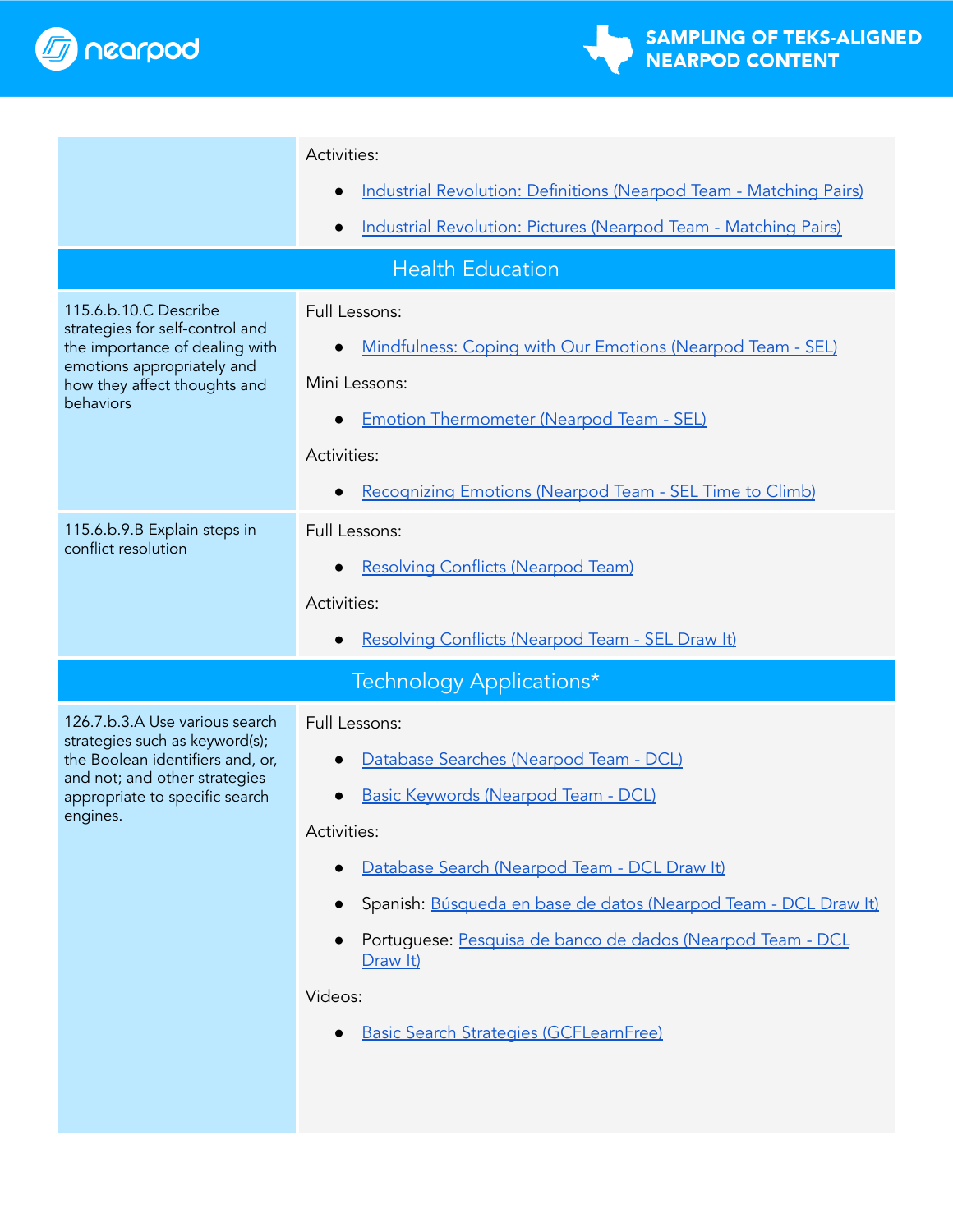

**SAMPLING OF TEKS-ALIGNED NEARPOD CONTENT** 

126.7.b.6.A Demonstrate an understanding of technology concepts, including terminology for the use of operating systems, network systems, virtual systems, and learning systems appropriate for Grades 3-5 learning.

Full Lessons:

- [Operating](https://nearpod.com/libraries/17810/preview/s3l8-operating-systems-35-L38842144) Systems (Nearpod Team DCL)
- **Computer [Vocabulary](https://nearpod.com/libraries/17810/preview/s3l6-computer-vocabulary-35-L38842120) (Nearpod Team DCL)**
- How [Computers](https://nearpod.com/libraries/17810/preview/how-computers-talk-L44478573) Talk (Nearpod Team DCL)

#### Activities:

- Computer [Vocabulary](https://nearpod.com/t/technology-and-computer-science/kindergarten/computer-vocabulary-k5-L80115621) (Nearpod Team Matching Pairs)
- Spanish: Vocabulario sobre [computación](https://nearpod.com/t/technology-and-computer-science/kindergarten/vocabulario-sobre-computacin-L99776415) (Nearpod Team Matching [Pairs\)](https://nearpod.com/t/technology-and-computer-science/kindergarten/vocabulario-sobre-computacin-L99776415)
- Portuguese: Vocabulário sobre [computadores](https://nearpod.com/t/technology-and-computer-science/kindergarten/vocabulrio-sobre-computadores-L99842588) (Nearpod Team [Matching](https://nearpod.com/t/technology-and-computer-science/kindergarten/vocabulrio-sobre-computadores-L99842588) Pairs)
- Computer [Terminology](https://nearpod.com/t/technology-and-computer-science/kindergarten/computer-terminology-k5-L80112167) (Nearpod Team Time to Climb)
- Spanish: Terminología sobre [computación](https://nearpod.com/t/technology-and-computer-science/kindergarten/terminologa-sobre-computacin-L100687548) (Nearpod Team Time to [Climb\)](https://nearpod.com/t/technology-and-computer-science/kindergarten/terminologa-sobre-computacin-L100687548)
- Portuguese: Terminologia de [computadores](https://nearpod.com/t/technology-and-computer-science/kindergarten/terminologia-de-computadores-L100689304) (Nearpod Team Time to [Climb\)](https://nearpod.com/t/technology-and-computer-science/kindergarten/terminologia-de-computadores-L100689304)

\*Link to full TEKS Technology [Applications](https://drive.google.com/file/d/1q6mVn_4yEjK2hRCQ9nX_ZFeEvGZ6pWRw/view?usp=sharing) alignment for K-8

### Return to Table of [Contents](#page-0-0)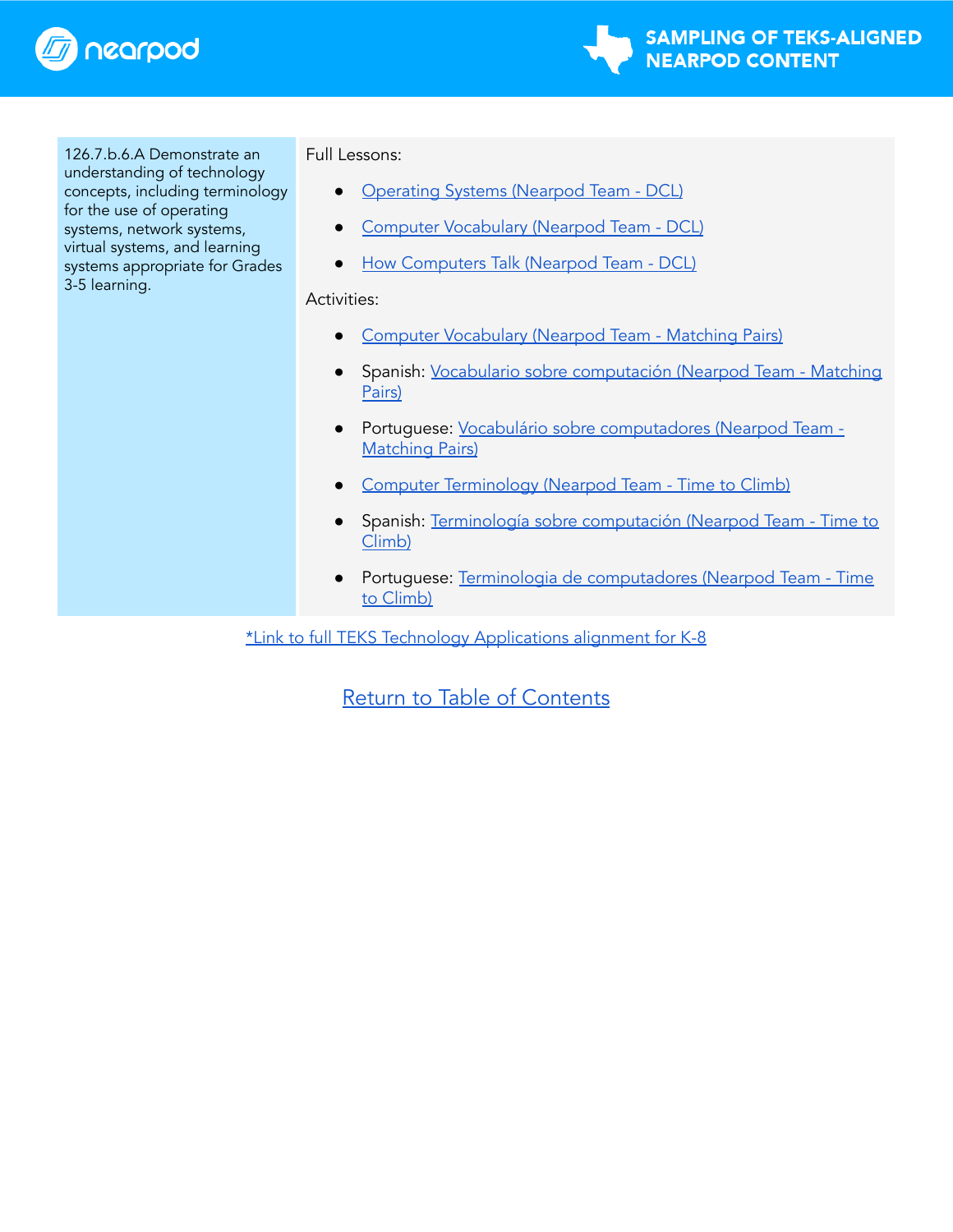

# Grades 6-8

<span id="page-11-1"></span><span id="page-11-0"></span>

| Math                                                     |                                                                          |  |
|----------------------------------------------------------|--------------------------------------------------------------------------|--|
| 111.27.b.4.B. Calculate unit<br>Full Lessons:            |                                                                          |  |
| rates from rates in mathematical                         |                                                                          |  |
| and real-world problems.                                 | Rates & Ratios (Nearpod Team)                                            |  |
|                                                          | Rates & Ratios (Nearpod Team - EL Companion)<br>$\bullet$                |  |
|                                                          | Conversions Using Proportions & Unit Rates (Nearpod Team - Test<br>Prep) |  |
|                                                          | <b>Rates (Flocabulary)</b>                                               |  |
|                                                          | Activities:                                                              |  |
|                                                          | Unit Rate Word Problems (Nearpod Team - Drag & Drop)<br>$\bullet$        |  |
|                                                          | Unit Rate (Nearpod Team - Draw It)                                       |  |
|                                                          | Videos:                                                                  |  |
|                                                          | <b>Rates (Nearpod Original)</b>                                          |  |
|                                                          | Rates (Flocabulary)                                                      |  |
| 111.27.b.9.B. Determine the<br>circumference and area of | Full Lessons:                                                            |  |
| circles.                                                 | Circles & Pi (Nearpod Team)                                              |  |
|                                                          | Circles & Pi (Nearpod Team - EL Companion)                               |  |
|                                                          | Activities:                                                              |  |
|                                                          | Circles: Vocabulary (Nearpod Team - Matching Pairs)                      |  |
|                                                          | Area and Circumference (Nearpod Team - Matching Pairs)                   |  |
|                                                          | Finding the Area & Circumference (Nearpod Team - Draw It)                |  |
|                                                          | Videos:                                                                  |  |
|                                                          | Pi (Nearpod Original)                                                    |  |
|                                                          | Circles: Circumference & Area (Flocabulary)                              |  |
|                                                          | Pi (Flocabulary)                                                         |  |
|                                                          |                                                                          |  |
|                                                          |                                                                          |  |
|                                                          |                                                                          |  |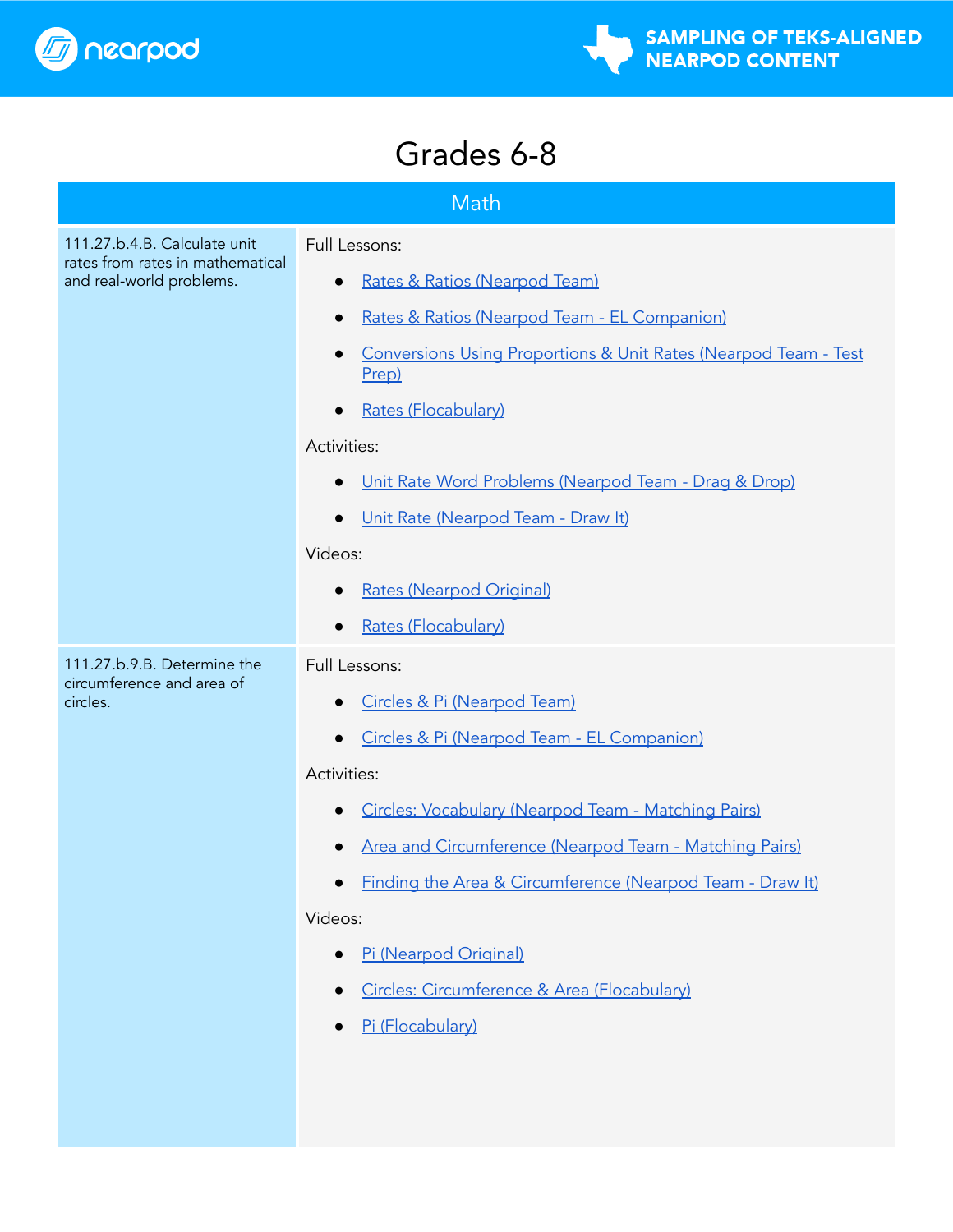



<span id="page-12-1"></span><span id="page-12-0"></span>

| <b>ELA</b>                                                                                                                                                                                                              |                                                                                                                      |  |
|-------------------------------------------------------------------------------------------------------------------------------------------------------------------------------------------------------------------------|----------------------------------------------------------------------------------------------------------------------|--|
| 110.25.b.2.E. Identify analogies,<br>homonyms, synonyms/<br>antonyms, and connotation/<br>denotation.                                                                                                                   | Full Lessons:<br><b>Connotation &amp; Denotation (Nearpod Team)</b><br><b>Word Choice (Flocabulary)</b><br>$\bullet$ |  |
|                                                                                                                                                                                                                         | Videos:                                                                                                              |  |
|                                                                                                                                                                                                                         | <b>Word Choice (Nearpod Original)</b>                                                                                |  |
|                                                                                                                                                                                                                         | <b>Analogies (Nearpod Original)</b>                                                                                  |  |
|                                                                                                                                                                                                                         | <b>Synonyms &amp; Antonyms (Nearpod Original)</b>                                                                    |  |
|                                                                                                                                                                                                                         | <b>Analogies (Flocabulary)</b>                                                                                       |  |
| 110.23.b.6.D. Paraphrase and                                                                                                                                                                                            | Full Lessons:                                                                                                        |  |
| summarize texts in ways that<br>maintain meaning and logical                                                                                                                                                            | <b>Summarizing Texts (Nearpod Team)</b>                                                                              |  |
| order.                                                                                                                                                                                                                  | <b>Summarizing Texts (Nearpod Team - EL Companion)</b>                                                               |  |
|                                                                                                                                                                                                                         | <b>Summarizing (Nearpod Team - Test Prep)</b><br>$\bullet$                                                           |  |
|                                                                                                                                                                                                                         | Activities:                                                                                                          |  |
|                                                                                                                                                                                                                         | Paraphrasing Texts (Nearpod Team - Draw It)                                                                          |  |
|                                                                                                                                                                                                                         | Videos:                                                                                                              |  |
|                                                                                                                                                                                                                         | <b>Summarizing (Flocabulary)</b>                                                                                     |  |
| <b>Science</b>                                                                                                                                                                                                          |                                                                                                                      |  |
| 112.20.b.11.A Investigate how                                                                                                                                                                                           | Full Lessons:                                                                                                        |  |
| organisms and populations in<br>an ecosystem depend on and<br>may compete for biotic factors<br>such as food and abiotic factors<br>such as quantity of light, water,<br>range of temperatures, or soil<br>composition. | <b>Biotic and Abiotic Factors in Ecosystems (Nearpod Team)</b>                                                       |  |
|                                                                                                                                                                                                                         | <u>Biotic and Abiotic Factors in Ecosystems (Nearpod Team - EL</u><br>Companion)                                     |  |
|                                                                                                                                                                                                                         | Activities:                                                                                                          |  |
|                                                                                                                                                                                                                         | Creating a Food Web (Nearpod Team - Draw It)                                                                         |  |
|                                                                                                                                                                                                                         | Food Chains & Webs: Application (Nearpod Team - Matching Pairs)                                                      |  |
|                                                                                                                                                                                                                         | Videos:                                                                                                              |  |
|                                                                                                                                                                                                                         | <b>Ecosystems (Nearpod Original)</b>                                                                                 |  |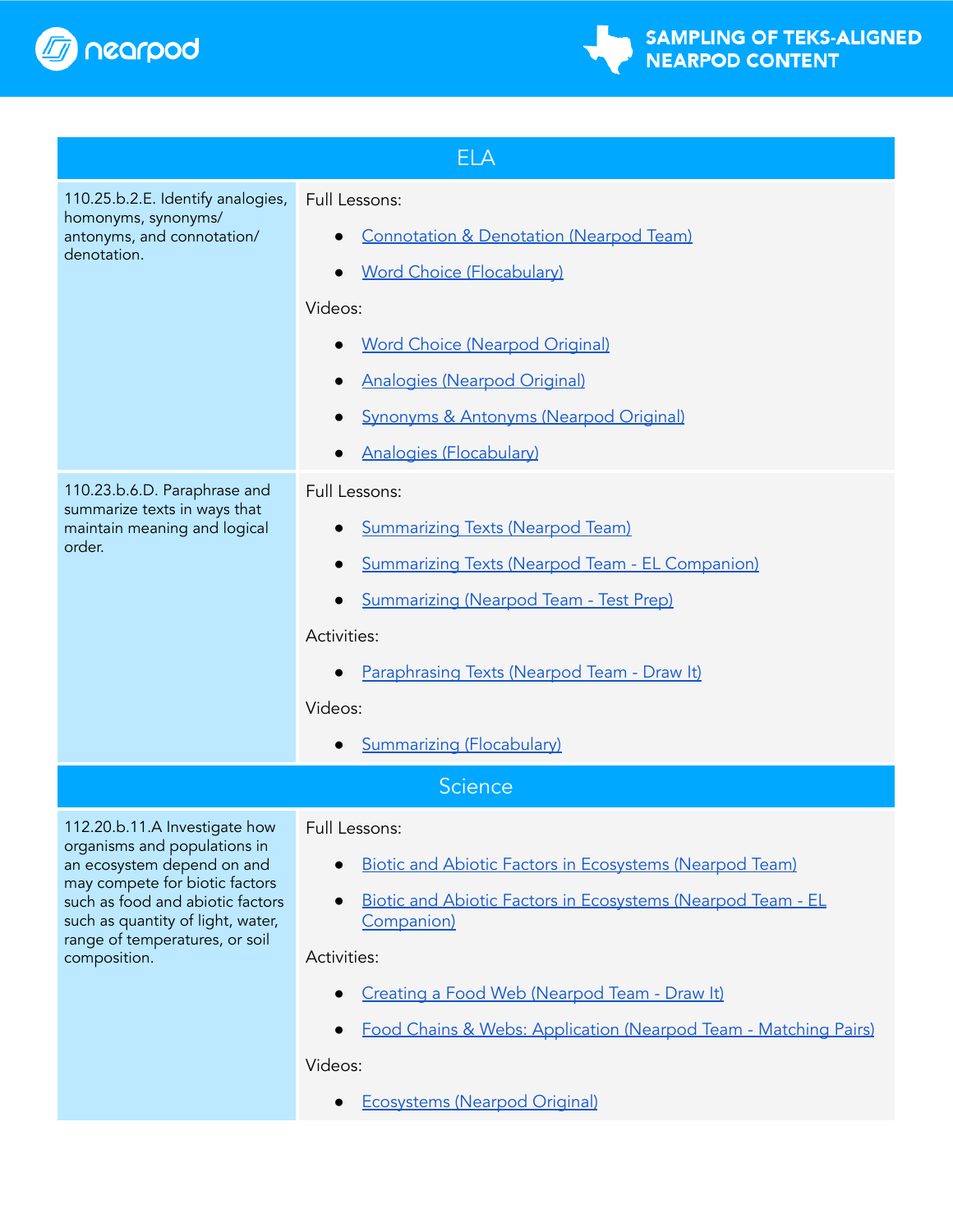

<span id="page-13-0"></span>

| 112.18.b.9.A Investigate<br>methods of thermal energy<br>transfer, including conduction,<br>convection, and radiation.                                                                          | Full Lessons:                                                                                  |  |
|-------------------------------------------------------------------------------------------------------------------------------------------------------------------------------------------------|------------------------------------------------------------------------------------------------|--|
|                                                                                                                                                                                                 | Heat Transfer: Conduction (Nearpod Team)<br>$\bullet$                                          |  |
|                                                                                                                                                                                                 | Heat Transfer: Convection (Nearpod Team)<br>$\bullet$                                          |  |
|                                                                                                                                                                                                 | Heat Transfer: Radiation (Nearpod Team)<br>$\bullet$                                           |  |
|                                                                                                                                                                                                 | Activities:                                                                                    |  |
|                                                                                                                                                                                                 | <b>Energy (Nearpod Team - Time to Climb)</b><br>$\bullet$                                      |  |
|                                                                                                                                                                                                 | Videos:                                                                                        |  |
|                                                                                                                                                                                                 | <b>Heat Transfer (Nearpod Original)</b><br>$\bullet$                                           |  |
| <b>Social Studies</b>                                                                                                                                                                           |                                                                                                |  |
| 113.20.b.15.A. Identify the<br>influence of ideas from historic                                                                                                                                 | Full Lessons:                                                                                  |  |
| documents, including the                                                                                                                                                                        | <b>England and the Magna Carta (Nearpod Team)</b><br>$\bullet$                                 |  |
| Magna Carta, the English Bill of<br>Rights, the Mayflower Compact,                                                                                                                              | <b>England and the Magna Carta (Nearpod Team - EL Companion)</b><br>$\bullet$                  |  |
| and the Federalist Papers, on<br>the U.S. system of government.                                                                                                                                 | The Mayflower Compact (Nearpod Team - HPL)<br>$\bullet$                                        |  |
|                                                                                                                                                                                                 | The Federalist Papers (Nearpod Team - HPL)<br>$\bullet$                                        |  |
|                                                                                                                                                                                                 | Historic Events: Magna Carta (Nearpod VR)<br>$\bullet$                                         |  |
|                                                                                                                                                                                                 | Activities:                                                                                    |  |
|                                                                                                                                                                                                 | <b>Historical Documents of Civil Liberties (Nearpod Team - Matching</b><br>$\bullet$<br>Pairs) |  |
|                                                                                                                                                                                                 | Documents of Civil Liberties: Sentences (Nearpod Team - Matching<br>Pairs)                     |  |
|                                                                                                                                                                                                 | Federalists & Anti-Federalists (Nearpod Team - Time to Climb)                                  |  |
| 113.20.b.11.A. Analyze how<br>physical characteristics of the<br>environment influenced<br>population distribution,<br>settlement patterns, and<br>economic activities in the<br>United States. | <b>Full Lessons:</b>                                                                           |  |
|                                                                                                                                                                                                 | Westward Expansion and the California Gold Rush (Nearpod Team)                                 |  |
|                                                                                                                                                                                                 | Westward Expansion and the California Gold Rush (Nearpod Team -<br><b>EL Companion)</b>        |  |
|                                                                                                                                                                                                 | Texas: From Territory to Statehood (Nearpod Team - HPL)                                        |  |
|                                                                                                                                                                                                 | Activities:                                                                                    |  |
|                                                                                                                                                                                                 | Westward Expansion (Nearpod Team - Drag & Drop)                                                |  |
|                                                                                                                                                                                                 | The Gold Rush (Nearpod Team - Time to Climb)<br>$\bullet$                                      |  |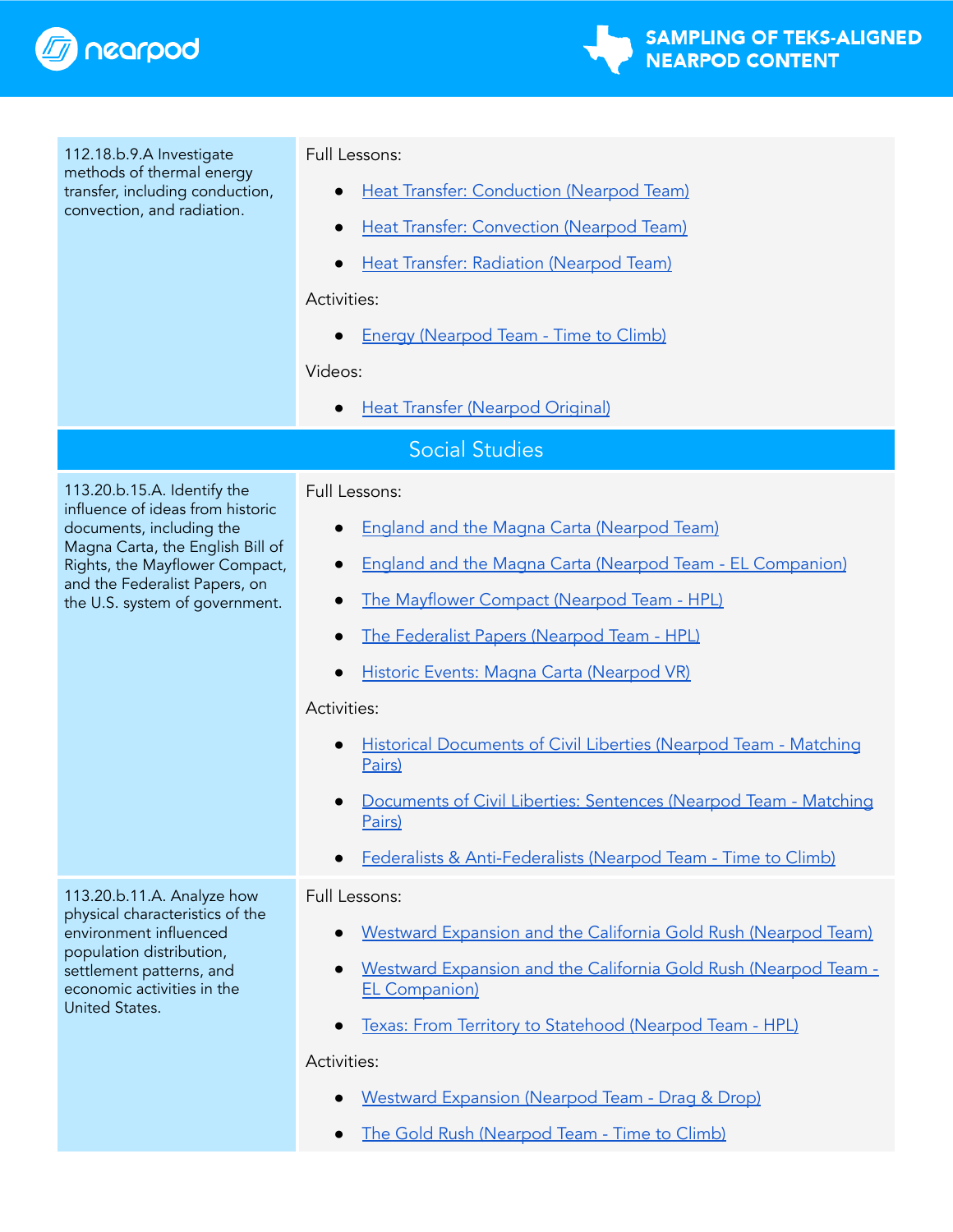

<span id="page-14-1"></span><span id="page-14-0"></span>

| <b>Health Education</b>                                                                                                                                                                                                                                                      |                                                                                                                                                                                                                                                                                                                                                                                                                        |  |
|------------------------------------------------------------------------------------------------------------------------------------------------------------------------------------------------------------------------------------------------------------------------------|------------------------------------------------------------------------------------------------------------------------------------------------------------------------------------------------------------------------------------------------------------------------------------------------------------------------------------------------------------------------------------------------------------------------|--|
| 115.23.b.12.B Demonstrate<br>strategies for coping with<br>problems and stress                                                                                                                                                                                               | Full Lessons:<br>Let's Breathe! (Nearpod Team)<br>Mini Lessons:<br><b>Solving Problems (Nearpod Team)</b><br><b>Mindful Breathing (Nearpod Team)</b><br>Activities:                                                                                                                                                                                                                                                    |  |
| 115.23.b.14.C Demonstrate<br>empathy toward others                                                                                                                                                                                                                           | Managing Stress (Nearpod Team - SEL Time to Climb)<br>Full Lessons:<br>Am I Empathetic? (Nearpod Team)<br>$\bullet$<br>Mini Lessons:<br><b>Empathy (Nearpod Team)</b><br>$\bullet$<br>Activities:<br>Advocating for Others (Nearpod Team - SEL Time to Climb)<br>Videos:<br><b>What is Empathy? (Nearpod Original)</b>                                                                                                 |  |
| <b>Technology Applications</b>                                                                                                                                                                                                                                               |                                                                                                                                                                                                                                                                                                                                                                                                                        |  |
| 126.16.c.5.D Understand and<br>explain the negative impact of<br>inappropriate technology use,<br>including online bullying and<br>harassment, hacking, intentional<br>virus setting, invasion of privacy,<br>and piracy such as software,<br>music, video, and other media. | Full Lessons:<br>• Finding Balance in a Digital World (Common Sense Education - DCL)<br>Spanish: El equilibrio en el mundo digital (Common Sense Education<br><u>- DCL)</u><br>Don't Feed the Phish (Common Sense Education)<br>Spanish: No te fies del phishing (Common Sense Education)<br>The Power of Digital Footprints (Common Sense Education)<br>Spanish: El poder del rastro digital (Common Sense Education) |  |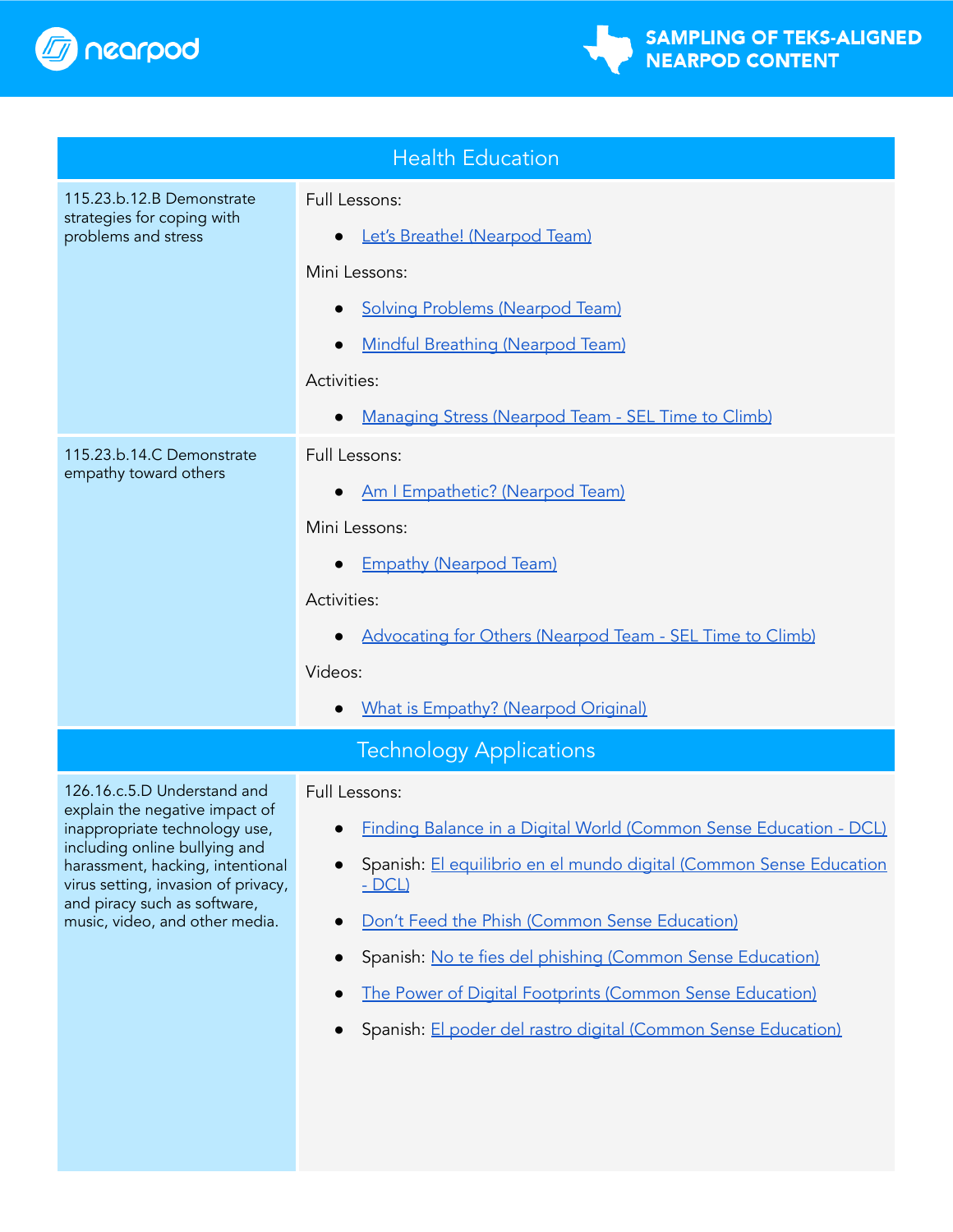

|                                                                                                         | Activities:                                                                                      |  |
|---------------------------------------------------------------------------------------------------------|--------------------------------------------------------------------------------------------------|--|
|                                                                                                         | Standing Up Against Cyberbullying (Nearpod Team - DCL Time to<br>$\bullet$<br>Climb)             |  |
|                                                                                                         | Videos:                                                                                          |  |
|                                                                                                         | Teen Voices: Oversharing & Your Digital Footprint (Common Sense<br>$\bullet$<br>Education - DCL) |  |
| 126.16.c.3.C Select and<br>evaluate various types of digital<br>resources for accuracy and<br>validity. | Full Lessons:                                                                                    |  |
|                                                                                                         | <b>Evaluating Information (Nearpod Team)</b><br>$\bullet$                                        |  |
|                                                                                                         | <b>Sourcing Your Information (Nearpod Team - DCL)</b><br>$\bullet$                               |  |
|                                                                                                         | <b>Evaluating Evidence (Nearpod Team - DCL)</b><br>$\bullet$                                     |  |
|                                                                                                         | <b>Fighting Cognitive Biases (Nearpod Team - DCL)</b><br>$\bullet$                               |  |
|                                                                                                         | Activities:                                                                                      |  |
|                                                                                                         | Clickbait & Fake News (Nearpod Team - DCL Time to Climb)<br>$\bullet$                            |  |
|                                                                                                         | Using Digital Media (Nearpod Team - Time to Climb)<br>$\bullet$                                  |  |
| *Link to full TEKS Technology Applications alignment for K-8                                            |                                                                                                  |  |

Return to Table of [Contents](#page-0-0)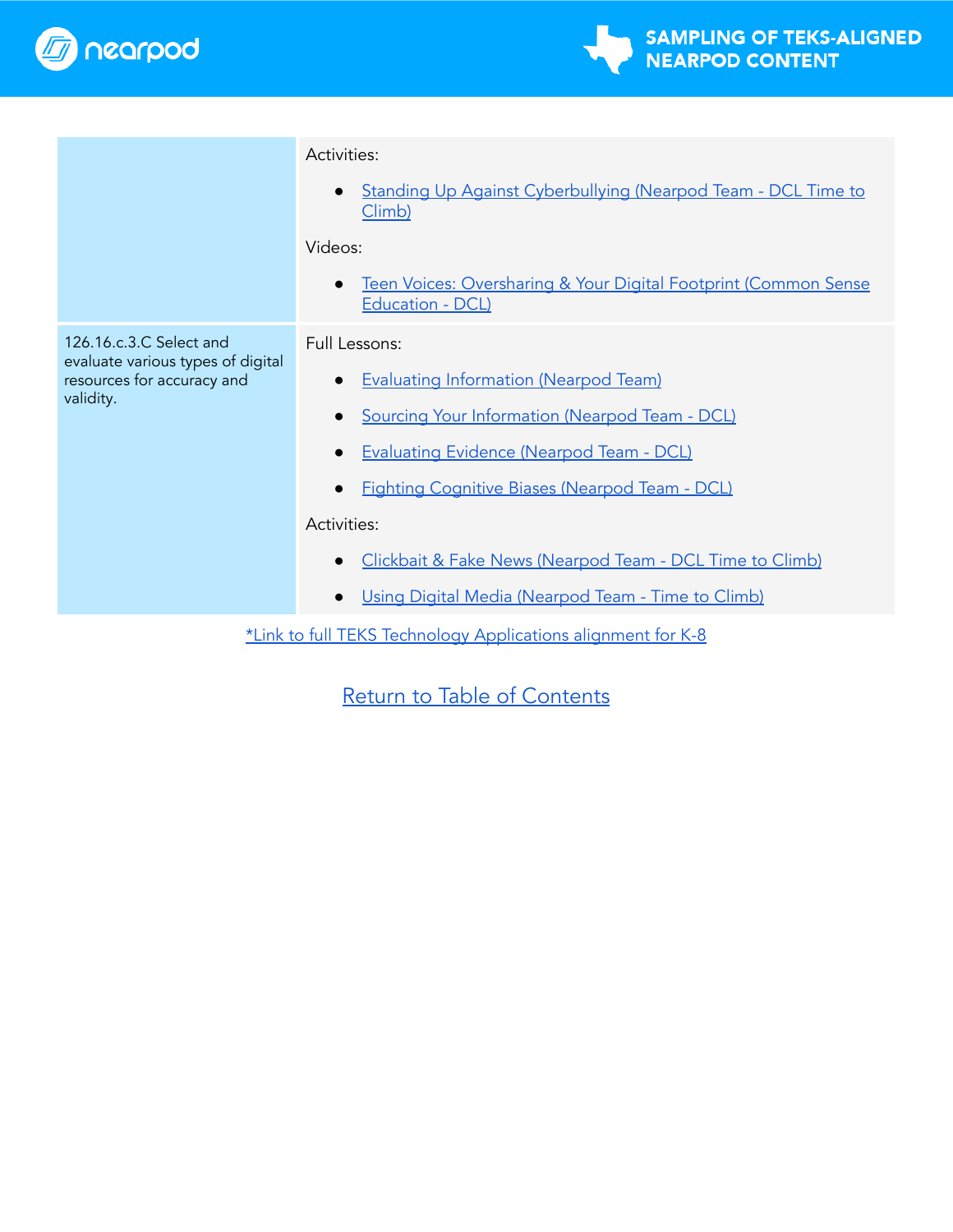

### Grades 9-12

### **Math**

<span id="page-16-1"></span><span id="page-16-0"></span>111.41.c.11.D. Apply the formulas for the volume of three-dimensional figures, including prisms, pyramids, cones, cylinders, spheres, and composite figures, to solve problems using appropriate units of measure.

### Full Lessons:

- Volume [\(Nearpod](https://nearpod.com/t/math/9th/volume-912-L96763112) Team)
- Volume (Nearpod Team EL [Companion\)](https://nearpod.com/libraries/17808/preview/volume-L101710368)

### Activities:

- Volume of [Three-Dimensional](https://nearpod.com/t/math/9th/volume-of-threedimensional-figures-912-L77553572) Figures (Nearpod Team Draw It)
- Volume of Solid Figures: [Vocabulary](https://nearpod.com/t/math/9th/volumes-of-solid-figures-vocabulary-912-L84998739) (Nearpod Team Matching [Pairs\)](https://nearpod.com/t/math/9th/volumes-of-solid-figures-vocabulary-912-L84998739)
- Volume of Solid Figures: [Application](https://nearpod.com/t/math/9th/volumes-of-solid-figures-application-912-L84998741) (Nearpod Team Matching [Pairs\)](https://nearpod.com/t/math/9th/volumes-of-solid-figures-application-912-L84998741)
- Volume of [Three-Dimensional](https://nearpod.com/t/math/9th/volume-of-threedimensional-figures-912-L108849240) Figures (Nearpod Team Drag & [Drop\)](https://nearpod.com/t/math/9th/volume-of-threedimensional-figures-912-L108849240)

### Videos:

**Volume of Cone, Cylinder, Sphere [\(Flocabulary\)](https://nearpod.com/libraries/23703/preview/volume-of-cone-cylinder-sphere-L76192783)** 

### Full Lessons:

- Graphing Linear [Equations](https://nearpod.com/t/math/9th/graphing-linear-equations-in-standard-form-912-L101391529) in Standard Form (Nearpod Team)
- Graphing Linear [Equations](https://nearpod.com/libraries/17808/preview/graphing-linear-equations-in-standard-form-L104456793) in Standard Form (Nearpod Team EL [Companion\)](https://nearpod.com/libraries/17808/preview/graphing-linear-equations-in-standard-form-L104456793)
- [Slope-Intercept](https://nearpod.com/t/math/9th/slopeintercept-form-912-L111053959) Form (Nearpod Team)

### Activities:

● Linear [Two-Variable](https://nearpod.com/t/math/9th/linear-twovariable-equations-912-L77553596) Equations (Nearpod Team - Draw It)

111.39.c.3.A. Determine the slope of a line given a table of values, a graph, two points on the line, and an equation written in various forms, including  $y = mx + b$ ,  $Ax + By =$ C, and  $y - y1 = m(x - x1)$ .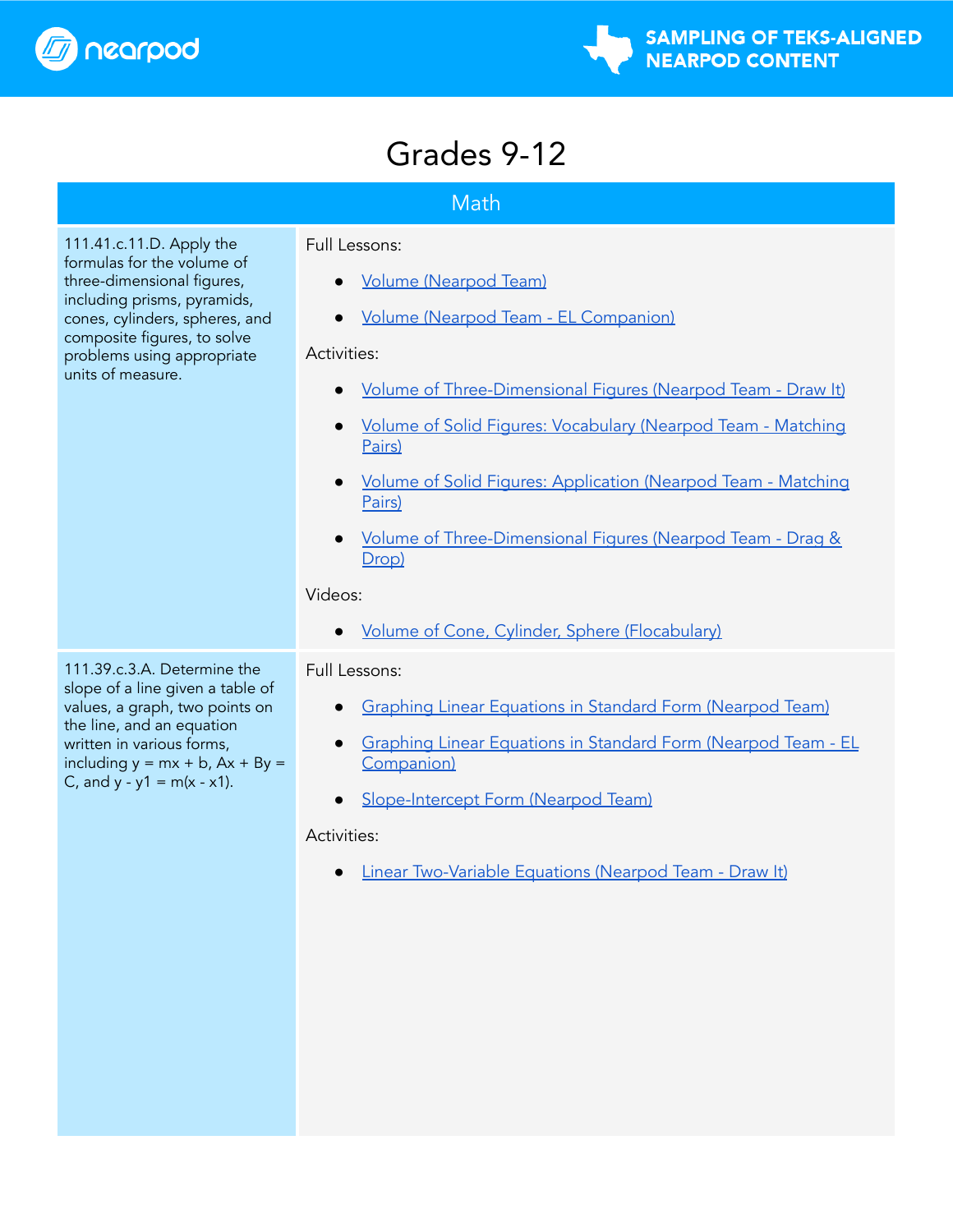



<span id="page-17-1"></span><span id="page-17-0"></span>

| <b>ELA</b>                                                                                                                                                     |                                                                                                                                                                                                                                                                                                                                        |  |
|----------------------------------------------------------------------------------------------------------------------------------------------------------------|----------------------------------------------------------------------------------------------------------------------------------------------------------------------------------------------------------------------------------------------------------------------------------------------------------------------------------------|--|
| 110.37.c.8.G. Analyze the<br>purpose of rhetorical devices<br>such as appeals, antithesis,<br>parallelism, and shifts and the<br>effects of logical fallacies. | Full Lessons:<br>The Art of Persuasion: Common Fallacies (Nearpod Team)<br>Activities:<br>Parallel Structure (Nearpod Team - Drag & Drop)<br><b>Figures of Speech: Definitions (Nearpod Team - Matching Pairs)</b><br>Identify Figures of Speech (Nearpod Team - Matching Pairs)<br>Videos:<br>Ethos, Logos, Pathos (Nearpod Original) |  |
| 110.37.c.9.D.v. Punctuation,<br>including commas, semicolons,<br>colons, dashes, and parentheses<br>to set off phrases and clauses as<br>appropriate.          | Activities:<br>Using a Colon (Nearpod Team - Drag & Drop)<br>Using a Colon (Nearpod Team - Draw It)<br>Using a Semicolon (Nearpod Team - Draw It)<br>Videos:<br><b>Colons &amp; Semicolons (Flocabulary)</b><br><b>Commas and Introductory Elements (Khan Academy)</b>                                                                 |  |
| <b>Science</b>                                                                                                                                                 |                                                                                                                                                                                                                                                                                                                                        |  |
| 112.32.c.6.A Identify the role of<br>carbon, nitrogen, water, and<br>nutrient cycles in an aquatic<br>environment, including<br>upwellings and turnovers.      | Full Lessons:<br>Matter, Energy, and Nutrient Cycles (Nearpod VR)<br>Activities:<br>Carbon Cycle: Vocabulary (Nearpod Team - Matching Pairs)<br>Carbon Cycle: Application (Nearpod Team - Matching Pairs)<br>Photosynthesis (Nearpod Team - Draw It)                                                                                   |  |
| 112.34.c.6.B Recognize that<br>components that make up the<br>genetic code are common to all<br>organisms.                                                     | Full Lessons:<br>Biological Molecules: Nucleic Acids (Nearpod Team)<br>Biological Molecules: Nucleic Acids (Nearpod Team - EL Companion)<br>Activities:                                                                                                                                                                                |  |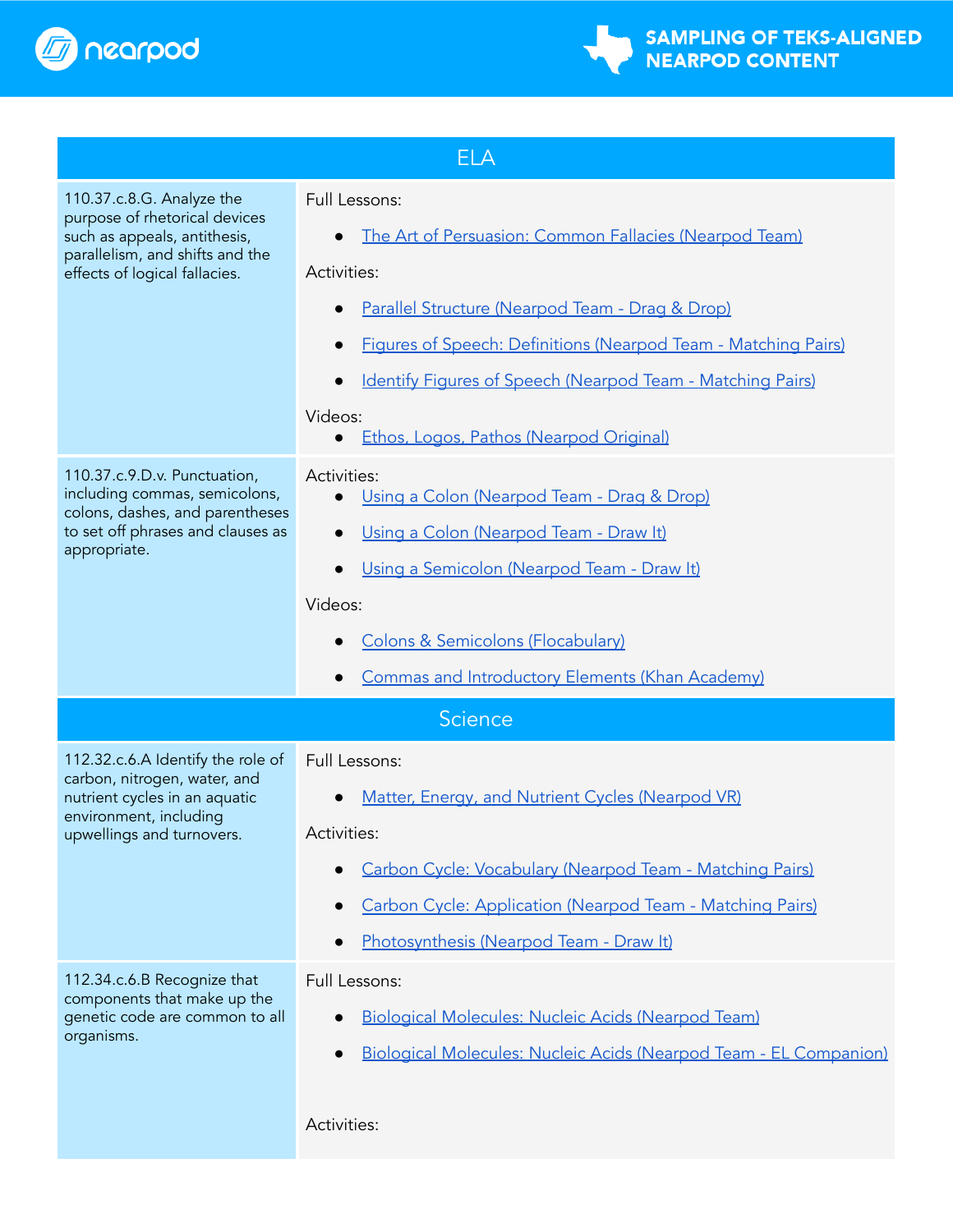



<span id="page-18-1"></span><span id="page-18-0"></span>

|                                                                                                                                                                                                                                                                                                                                                                                     | DNA: Vocabulary (Nearpod Team - Matching Pairs)                               |  |
|-------------------------------------------------------------------------------------------------------------------------------------------------------------------------------------------------------------------------------------------------------------------------------------------------------------------------------------------------------------------------------------|-------------------------------------------------------------------------------|--|
|                                                                                                                                                                                                                                                                                                                                                                                     | DNA: Application (Nearpod Team - Matching Pairs)<br>$\bullet$                 |  |
|                                                                                                                                                                                                                                                                                                                                                                                     | Videos:                                                                       |  |
|                                                                                                                                                                                                                                                                                                                                                                                     | RNA & DNA (Nearpod Original)                                                  |  |
| <b>Social Studies</b>                                                                                                                                                                                                                                                                                                                                                               |                                                                               |  |
| 113.42.c.1.E. Identify major<br>causes and describe the major<br>effects of the following<br>important turning points in<br>world history from 1750 to<br>1914: the Scientific Revolution,<br>the Industrial Revolution and its<br>impact on the development of<br>modern economic systems,<br>European imperialism, and the<br>Enlightenment's impact on<br>political revolutions. | Full Lessons:<br>The Scientific Revolution (Nearpod Team)                     |  |
|                                                                                                                                                                                                                                                                                                                                                                                     | The Scientific Revolution (Nearpod Team - EL Companion)                       |  |
|                                                                                                                                                                                                                                                                                                                                                                                     | Activities:                                                                   |  |
|                                                                                                                                                                                                                                                                                                                                                                                     | The Scientific Revolution: Key Terms (Nearpod Team - Matching<br>Pairs)       |  |
|                                                                                                                                                                                                                                                                                                                                                                                     | The Scientific Revolution: Sentences (Nearpod Team - Matching<br>Pairs)       |  |
|                                                                                                                                                                                                                                                                                                                                                                                     | Videos:                                                                       |  |
|                                                                                                                                                                                                                                                                                                                                                                                     | The Industrial Revolution (Flocabulary)                                       |  |
| 113.41.c.18.A. Evaluate the<br>impact of New Deal legislation<br>on the historical roles of state<br>and federal government.                                                                                                                                                                                                                                                        | Full Lessons:                                                                 |  |
|                                                                                                                                                                                                                                                                                                                                                                                     | The Great Depression (Nearpod Team - HPL)                                     |  |
|                                                                                                                                                                                                                                                                                                                                                                                     | The New Deal (Nearpod Team)                                                   |  |
|                                                                                                                                                                                                                                                                                                                                                                                     | The New Deal (Nearpod Team - EL Companion)                                    |  |
|                                                                                                                                                                                                                                                                                                                                                                                     | Activities:                                                                   |  |
|                                                                                                                                                                                                                                                                                                                                                                                     | Timeline: The Great Depression & the New Deal (Nearpod Team -<br>Drag & Drop) |  |
|                                                                                                                                                                                                                                                                                                                                                                                     | The Great Depression: Definitions (Nearpod Team - Matching Pairs)             |  |
|                                                                                                                                                                                                                                                                                                                                                                                     | The Great Depression: Sentences (Nearpod Team - Matching Pairs)               |  |
|                                                                                                                                                                                                                                                                                                                                                                                     | Videos:                                                                       |  |
|                                                                                                                                                                                                                                                                                                                                                                                     | <b>The Great Depression (Nearpod Original)</b>                                |  |
|                                                                                                                                                                                                                                                                                                                                                                                     | <b>The New Deal (Nearpod Original)</b>                                        |  |
|                                                                                                                                                                                                                                                                                                                                                                                     |                                                                               |  |
| <b>Health Education</b>                                                                                                                                                                                                                                                                                                                                                             |                                                                               |  |